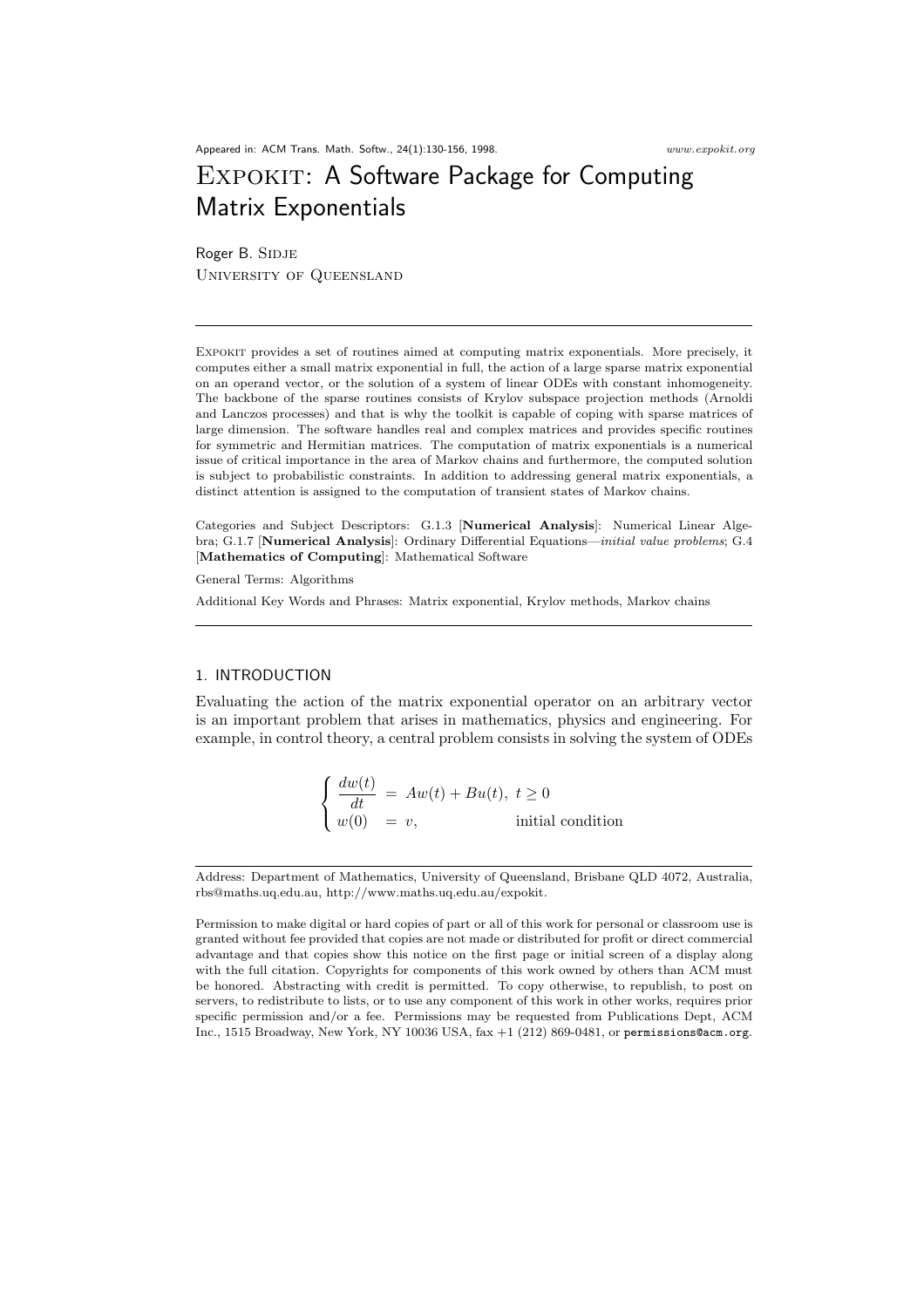where  $w(t)$  is the *state vector*,  $A \in \mathbb{R}^{n \times n}$  is the *state companion matrix*,  $u(t) \in \mathbb{R}^m$ is the *control* and  $B \in \mathbb{R}^{n \times m}$ . The state vector  $w(t)$  is given explicitly by

$$
w(t) = e^{tA}v + \int_0^t e^{(t-s)A}Bu(s)ds.
$$

As another example, a successful and widely used way of modeling the behavior of many physical systems consists in enumerating the (mutually exclusive) states in which the system may be at a given time and then, describing the interaction between these states. The analysis of performance of these systems requires quantifying several attributes, including reliability, availability, and performability. Frequently, finite state Markov chains constitute powerful mathematical tools that are used to achieve these purposes [Berman and Plemmons 1979; Ciardo et al. 1990; Neuts 1981; Seneta 1981; Stewart 1994]. Under suitable hypotheses, the evolution of several physical systems may be governed by the Chapman-Kolmogorov system of differential equations:

$$
\begin{cases}\n\frac{dw(t)}{dt} = Aw(t), \ t \in [0, T] \\
w(0) = v, \qquad \text{initial probability distribution}\n\end{cases}
$$

.

Its analytic solution is  $w(t) = e^{tA}v$  and represents the transient probability distribution of the Markov chain. The coefficient matrix  $A$  is an *infinitesimal generator* of order *n*, where *n* is the number of states in the Markov chain. Thus  $A \in \mathbb{R}^{n \times n}$ , of order *n*, where *n* is the number of states in the Markov chain. Thus  $A \in \mathbb{R}$ ,<br>with elements  $a_{ij} \geq 0$  when  $i \neq j$ , and  $a_{jj} = -\sum_{\substack{i=1 \ i \neq j}}^{n} a_{ij}$ . Useful performance parameters can be derived after computing transient solutions. In particular, the ith component of  $w(t)$  is the probability that the physical system will be in the state numbered  $i$  at time  $t$ . An in-depth analysis of the behavior of a given system is usually done by investigating the influence of model parameters (e.g., the initial condition v) on the solution vector  $w(t)$ . As the number of trials grows, the amount of computation explodes. Moreover, in real-time simulations, calculations must be done within a very short delay and, as the size of the problem grows, only efficient computers, running efficient software, are able to perform at the desired speed.

The computation of the matrix exponential is often not an end in itself. It can also be used in a preconditioner-like manner to find the rightmost eigenvalues, e.g., Saad [1992b, p.277], Meerbergen and Sadkane [1996], and it can be the elemental building-block in some solution techniques of ODEs and DAEs, e.g., Lawson [1967], Hochbruck and Lubich [1996], Hochbruck et al. [1996].

A direct way to define the matrix exponential  $exp(A)$  is undoubtedly through A direct way to define the matrix exponential  $\exp(A)$  is undoubtedly through<br>the exponential power series expansion  $\exp(A) = \sum_{k=0}^{\infty} A^k / k!$  whose convergence is guaranteed for any square matrix  $A$ . Other definitions exist; each alternative being of theoretical and/or practical interest depending on the desired end and also on the class of matrices under consideration. Although papers and textbooks dealing with matrix exponentials are abundant in the literature, Moler and Van Loan [1978] cautioned that practical implementations are 'dubious' in the sense that a sole implementation might not be entirely reliable for all classes of problems. The explicit computation of the matrix exponential function is difficult when the argument matrix is of large norm or of wide departure from normality. Besides, the difficulty grows worse when the order of the matrix is large.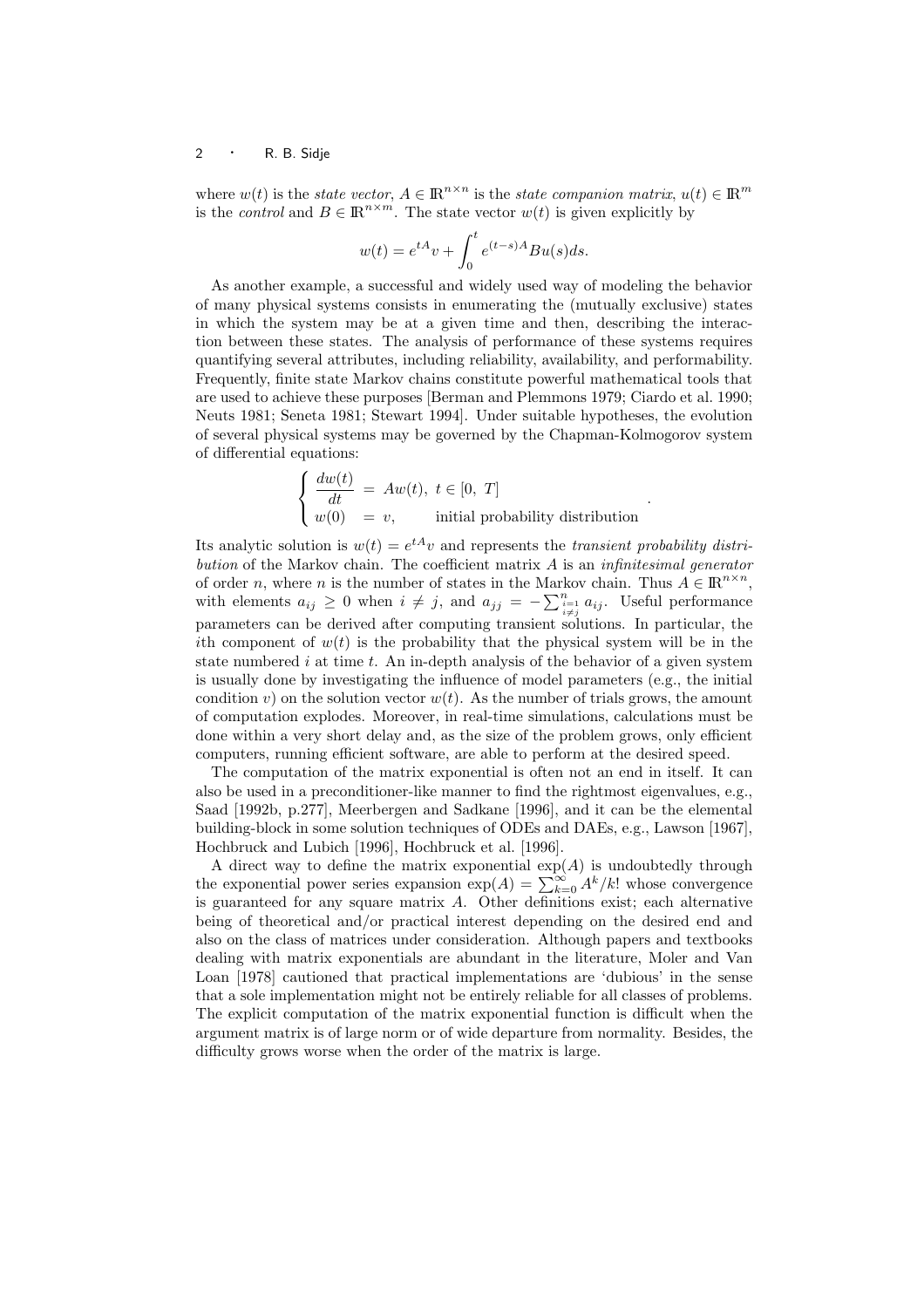The case where the matrix is of moderate dimension has benefited from extensive studies such as Ward [1977], Parlett and Ng [1985], Fassino [1993], just to name a few, which resulted into implementations that appear satisfactory in several uncontrived practical instances. Traditional approaches are either based on Taylor series, rational Padé approximations or the Schur decomposition – the later being used in conjunction with a recurrence relationship amongst the elements of the exponential of the triangular factor [Parlett 1976; Parlett and Ng 1985]. Apart from the Taylor series approach, these techniques require the full matrix and thus they are applicable only when the order of the matrix does not exceed a few hundreds.

Expokit deals with small matrices as well as large sparse matrices. The software package handles real and complex matrices and supplies specific routines for symmetric and Hermitian matrices. A distinct attention is given to matrices arising from Markov chains. The backbone of the sparse routines consists of Krylov subspace projection techniques (the well-known Arnoldi and Lanczos processes) and that is why the toolkit is capable of coping with sparse matrices of large dimension. It seems these techniques were long established amongst Chemical Physicists without much justification other than their satisfactory behavior. But since the theoretical characterization of Gallopoulous and Saad [1992] and Saad [1992a], they are gaining wide acceptance and their use here and elsewhere shows remarkable success, see e.g., Gallopoulous and Saad [1992], Saad [1992a], Leyk and Roberts [1995], Sidje and Stewart [1996], and related references. Recently, Hochbruck and Lubich [1996] made a major contribution by improving the a priori error bounds considerably, thus yielding a better understanding as to why the techniques are working so well. Within the field of Markov chains, relevant studies appear in Sidje [1994] and Philippe and Sidje [1995].

The knowledge gathered in recent research warrants now the production of intelligible software that will assist scientists in tackling some of the significantly large problems arising in modeling and engineering. An attempt in this direction briefly appears in Saad [1994] but Expokit is the first comprehensive package aiming specifically at this purpose right from the outset. A number of scientists have already shown interest in using the software and their positive feedback somewhat reflects the appropriateness and usefulness of the approach. Investigations towards parallel algorithms that will enable for addressing much larger problems have already been initiated in Sidje [1994, 1996] but we shall concentrate here on the serial framework. We start by presenting the foundation of the algorithms (Sections 2 through 5). We subsequently illustrate their utilization (Section 6) and indicate where the portable routines implementing them can be retrieved (Section 7).

## 2. THE FULL CASE

Expokit provides routines for computing small matrix exponentials. They are based on rational Chebyshev or Padé approximations. The rational Chebyshev approximation comes from extending the minimax Chebyshev theory to rational fractions. Cody, Meinardus and Varga [1969] have stated and solved the problem: find  $C_{pp}(x) \equiv N_{pp}(x)/D_{pp}(x)$  such that

$$
||C_{pp}(x) - e^{-x}||_{L^{\infty}[0, +\infty)} = \min_{r_{pp} \in \mathcal{R}_{pp}} \max_{x \in [0, +\infty)} |r_{pp}(x) - e^{-x}|
$$
(1)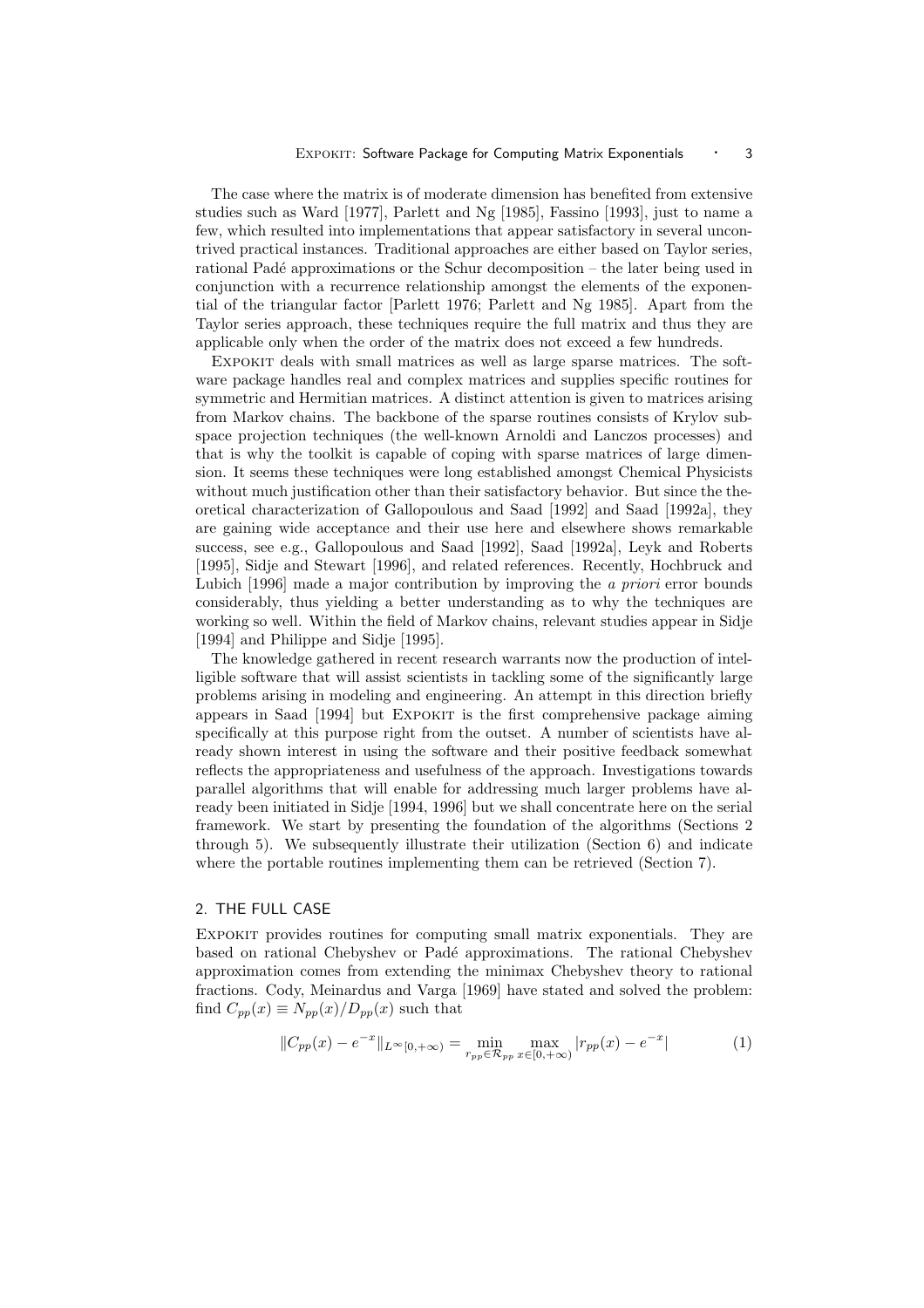where  $\mathcal{R}_{pq}$  denotes the class of  $(p, q)$ -degree rational functions. For  $p = 1, 2, ..., 14$ , the coefficients of the best approximants  $N_{pp}(x)$  and  $D_{pp}(x)$  were computed and listed. Subsequently, Carpenter, Ruttan and Varga [1984] extended the list up to  $p = 30$ . The positive point here is that it is possible to compute (and keep) the poles  ${p \equiv 30}$ . The positive point here is that it is possible to compute (and keep) the poles  ${ \lbrace \theta_i \rbrace }$  and to consider the partial fraction expansion  $C_{pp}(x) = \alpha_0 + \sum_{i=1}^p \alpha_i/(x - \theta_i)$ to obtain directly

$$
\exp(\tau H)y \approx C_{pp}(-\tau H)y = \alpha_0 y - \sum_{i=1}^p (\tau H + \theta_i I)^{-1} \alpha_i y.
$$

The poles  $\{\theta_i\}$  and the coefficients  $\{\alpha_i\}$  were computed and listed in Gallopoulos and Saad [1992] for  $p = 10$  and  $p = 14$ . EXPOKIT only implements the case  $p = 14$ . When  $\tau H$  is real, an LU decomposition is saved for complex conjugate pair of poles. Thus the whole cost can be reduced by half. When  $\|\tau H\|_2$  becomes large, we have found this approach less stable than the diagonal Padé approximations which are theoretically A-acceptable, see e.g., Iserles and Nørsett [1991]. Given the domain of applicability specified in (1), the approximations above are more suited for symmetric negative definite matrices, in which case

$$
\|\exp(\tau H) - C_{pp}(-\tau H)\|_2 \le \lambda_{pp}
$$

where  $\lambda_{pp}$  is an explicitly known constant referred to as the *uniform rational Cheby*shev constant [Varga 1990]. It is now known that  $\lambda_{pp} \approx 10^{-p}$  which means that a type  $(p, p)$ -approximation yields p-digit accuracy. However, this bound does not hold for a general matrix  $H$  having a complex spectrum and/or a poorly conditioned system of eigenvectors. As shown in Fig. 1, if employed where not intended, these Chebyshev approximants become invalid and large errors occur. Arguably, one can always apply a shift to the exponential as  $e^z = e^s e^{(z-s)} \approx e^s C_{pp}(-(z-s)),$ but  $e^s$  quickly becomes large and magnifies the error.



Fig. 1. Contour plot of  $|e^z - C_{14,14}(-z)|$  for z in the left-plane.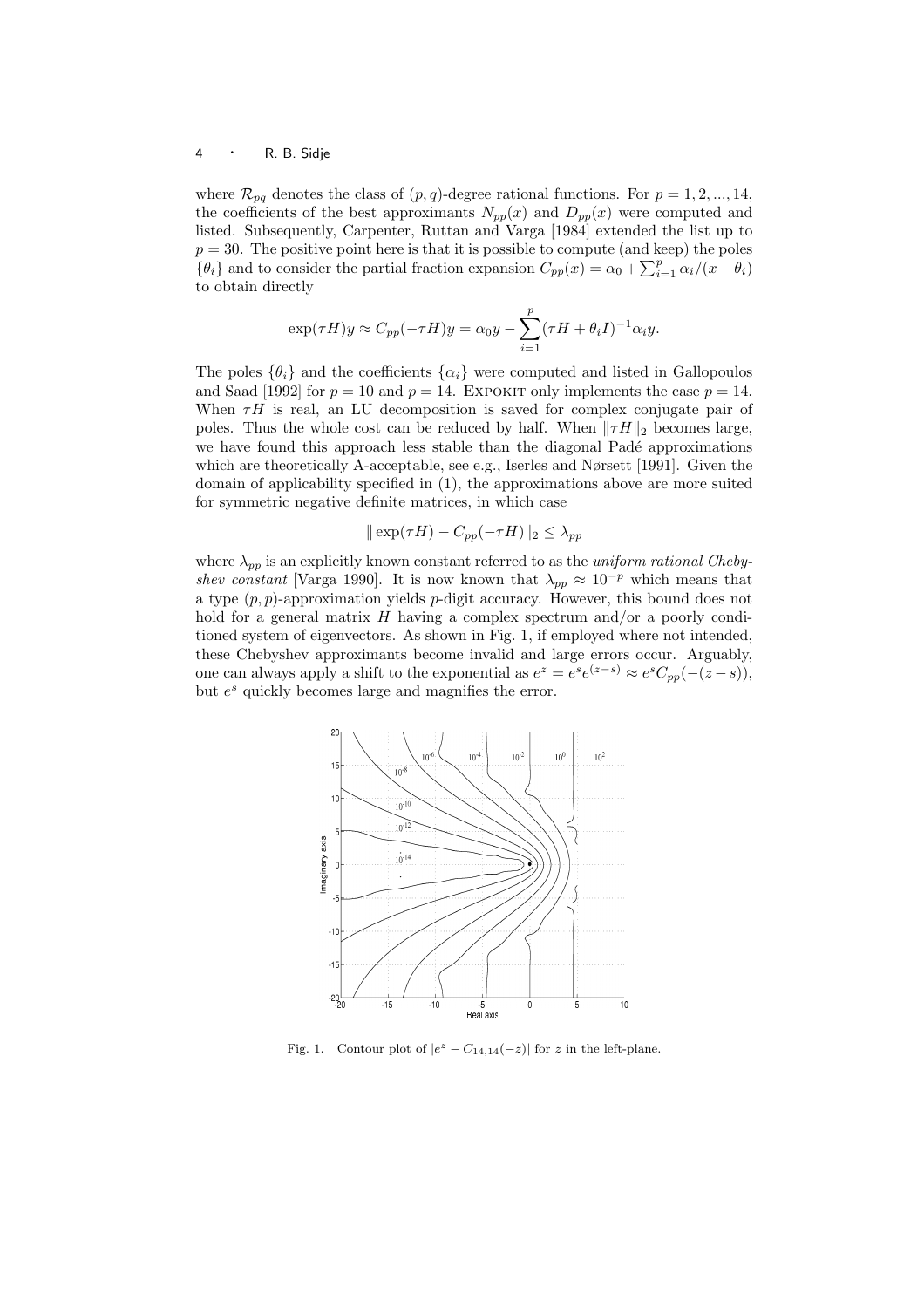The type  $(p, q)$  Padé approximation for  $e^x$  is the  $(p, q)$ -degree rational function The type  $(p, q)$  Pade approximation for  $e^-$  is the  $(p, q)$ -degree rational function  $P_{pq}(x) \equiv N_{pq}(x)/D_{pq}(x)$  obtained by solving the algebraic equation  $\sum_{k=0}^{\infty} x^k/k!$  $N_{pq}(x)/D_{pq}(x) = \mathcal{O}(x^{p+q+1}),$  i.e.,  $P_{pq}(x)$  must match the Taylor series expansion up to order  $p + q$ . For stability and economy of computation, it is advantageous to set  $p = q$ . Indeed, for the exponential function, we fortuitously have

$$
P_{pp}(x) = \frac{N_{pp}(x)}{N_{pp}(-x)}
$$
\n<sup>(2)</sup>

where  $N_{pp}(x) = \sum_{k=0}^{p} c_k x^k$  with  $c_0 = 1, c_k = c_{k-1} \frac{p+1-k}{(2p+1-k)k}$ . As noted in Sidje [1994], it is more economical to use the following irreducible form rather than (2):

$$
P_{pp}(x) = \begin{cases} 1 + 2 \frac{x \sum_{k=0}^{p/2-1} c_{2k+1} x^{2k}}{\sum_{k=0}^{p/2} c_{2k} x^{2k} - x \sum_{k=0}^{p/2-1} c_{2k+1} x^{2k}} & \text{if } p \text{ is even} \\ -1 - 2 \frac{x^{(p-1)/2} c_{2k} x^{2k}}{x \sum_{k=0}^{(p-1)/2} c_{2k+1} x^{2k} - \sum_{k=0}^{(p-1)/2} c_{2k} x^{2k}} & \text{if } p \text{ is odd} \end{cases}
$$
(3)

The Horner evaluations of the numerator and the denominator in (3) need half the operations of (2) and a careful implementation uses only four extra matrices with no shuffling of data (see the routine \_PADM in this toolkit). However beyond these considerations, there is a major drawback of the Padé approximations: they are only accurate near the origin so that the approximation of  $\exp(\tau H)$  is not valid when  $\|\tau H\|_2$  is too large. Moreover when  $\tau H$  has widely spread eigenvalues, the computation of  $P_{nn}(\tau H)$  involves an ill-conditioned linear system. Fortunately these problems disappear and an acceptable accuracy can be obtained even for a small degree p if we make use of the exponential property  $\exp(\tau H) = (\exp(2^{-s}\tau H))^{2^s}$ which is referred to as 'scaling and squaring'. We then use the approximation  $\exp(\tau H) \approx (P_{pp}(2^{-s}\tau H))^{2^s}$  evaluated by repeated squaring. The principal drawback of the resulting algorithm may come from the fact that if  $s \gg 1$  then, the computed squares can be contaminated by rounding errors and the cost becomes large. An inverse error analysis made in Moler and Van Loan [1978] has shown that if  $||2^{-s}\tau H||_{\infty} \leq 1/2$  then

$$
\left(P_{pp}\left(2^{-s}\tau H\right)\right)^{2^{s}} = \exp(\tau H + E) \tag{4}
$$

where

$$
\frac{\|E\|_{\infty}}{\|\tau H\|_{\infty}} \le \frac{(p!)^2}{(2p)!(2p+1)!} \left(\frac{1}{2}\right)^{2p-3} \approx \begin{cases} 0.34 \times 10^{-15} & (p = 6) \\ 0.11 \times 10^{-18} & (p = 7) \\ 0.27 \times 10^{-22} & (p = 8) \end{cases}.
$$

Thus a value of  $p = 6$  is generally satisfactory. Other roundoff error considerations are studied in detail in Ward [1977].

As we shall see below, large sparse techniques rely upon small dense methods. Of the two small dense methods just described, EXPOKIT uses by default the Padé method at the core of its large sparse techniques – users can decide otherwise. The preference went to the Pad´e method because it resolves the definite and indefinite cases equally while the Chebyshev method is apt to compute the direct action of the matrix exponential,  $\exp(\tau H)y$ , when it is known in advance that H is symmetric negative definite.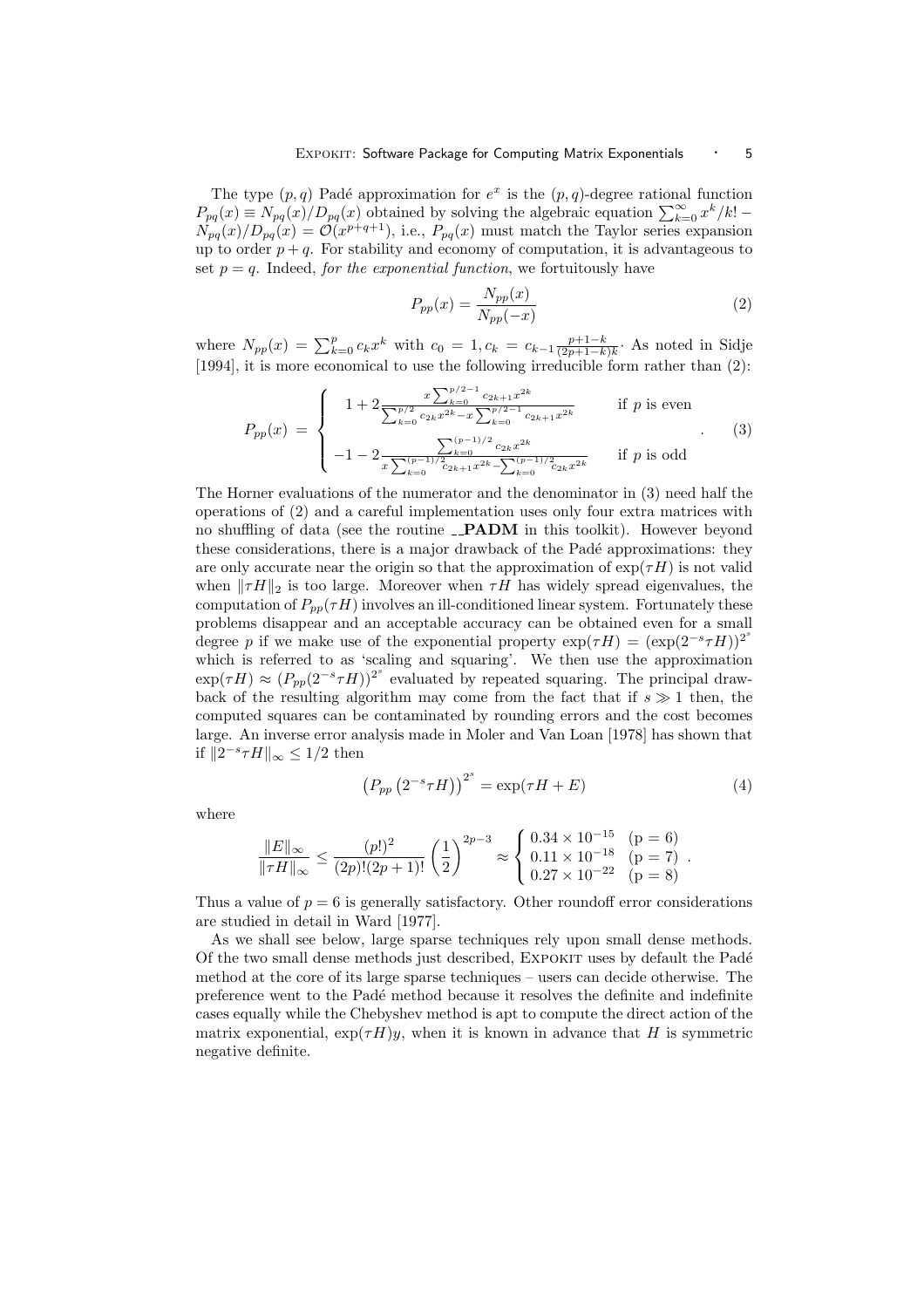# 3. THE SPARSE CASE

ALGORITHM 3.1. Compute  $w(t) = \exp(tA)v$ 

```
w := v; t_k := 0;
\overline{H}_{m+2} := \text{zeros}[m+2, m+2];while t_k < t do
    v := w; \beta := ||v||_2;v_1 := v/\beta;for j := 1 : m do {Arnoldi process}
        p := Av_i;for i := 1 : j do
             h_{ij} := v_i^* p;p := p - h_{ij}v_i;end
        h_{j+1,j} := ||p||_2;if h_{j+1,j} \leq tol||A|| happy-breakdown
        v_{j+1} := p/h_{j+1,j};end
    \overline{H}(m+2, m+1) := 1;repeat
        \tau := step-size;F_{m+2} := \exp(\tau \overline{H}_{m+2});w := \beta V_{m+1} F(1:m+1,1);err\_loc := local error estimate;until err\_loc < \delta tol;t_k := t_k + \tau;end
```
Consider a large sparse  $n$ -by-n matrix A (real or complex), a n-vector v and a scalar  $t \in \mathbb{R}$  (presumably the 'time'). For ease of presentation, consider  $t > 0$  since  $\exp(-tA) = \exp(t(-A))$ . Alg. 3.1 computes an approximation of  $w(t) = \exp(tA)v$ . The algorithm purposely sets out to compute the matrix exponential times a vector rather than the matrix exponential in isolation. The underlying principle is to approximate

$$
w(t) = e^{tA}v = v + \frac{(tA)}{1!}v + \frac{(tA)^2}{2!}v + \dots
$$
 (5)

by an element of the Krylov subspace  $\mathcal{K}_m(tA, v) = \text{Span}\{v, (tA)v, ..., (tA)^{m-1}v\},\$ where  $m$ , the dimension of the Krylov subspace, is small compared to  $n$ , the order of the principal matrix (usually  $m \leq 50$  while n can exceed many thousands). The approximation being used is

$$
\tilde{w}(t) = \beta V_{m+1} \exp(t\overline{H}_{m+1})e_1 \tag{6}
$$

where  $e_1$  is the first unit basis vector,  $\beta = ||v||_2$ ;  $V_{m+1} = [v_1, ..., v_{m+1}]$  and  $\overline{H}_{m+1} =$  $[h_{ij}]$  are, respectively, the orthonormal basis and the upper Hessenberg matrix resulting from the well-known Arnoldi process, see e.g., Saad [1992b], Golub and Van Loan [1996]. When the matrix is symmetric or Hermitian, the Arnoldi process is replaced by the Lanczos process and computational savings occur. If the minimal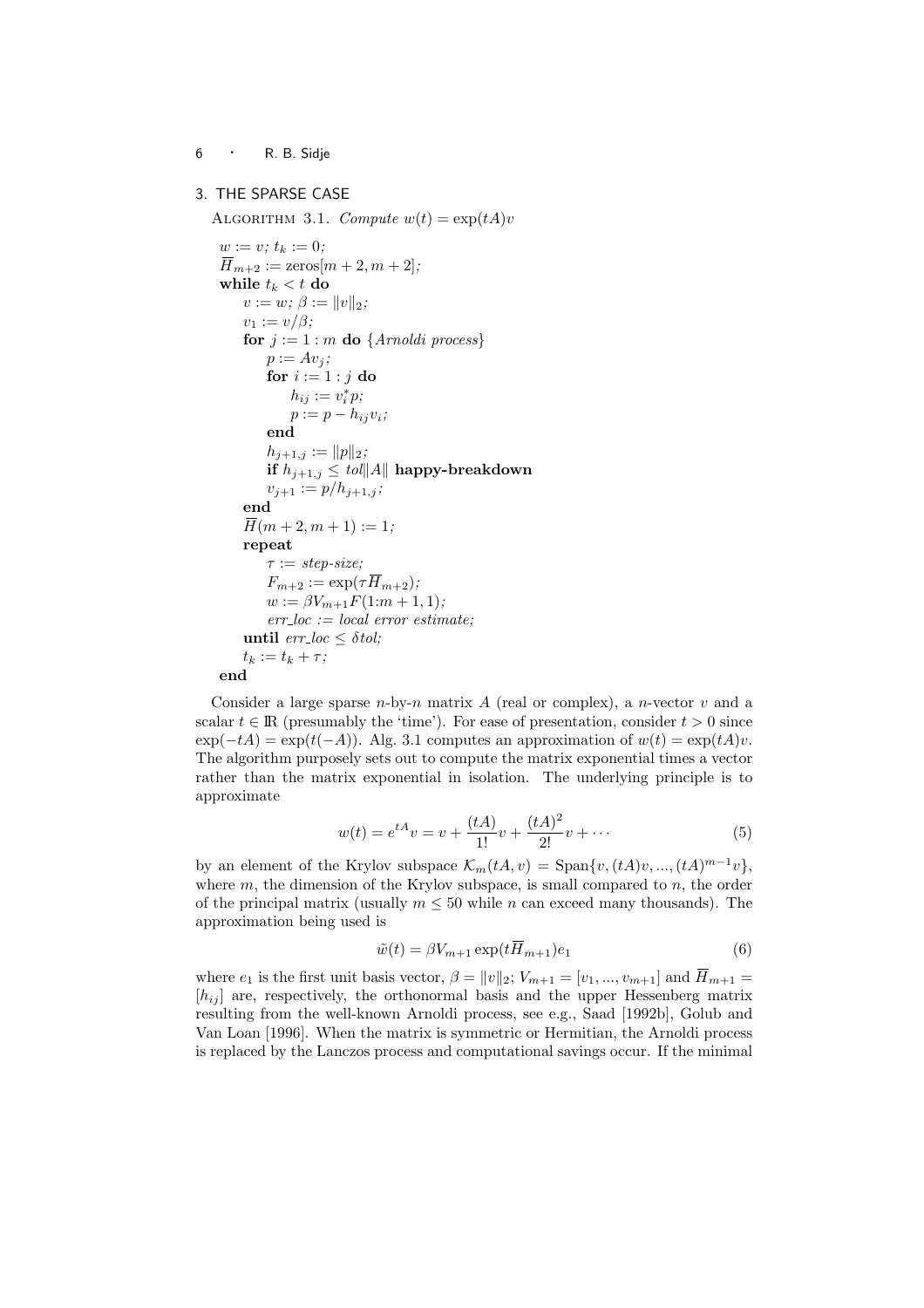degree of v is some integer  $\nu$  ( $\nu \leq m \leq n$ ) then, an invariant subspace is found and the approximation  $\beta V_{\nu} \exp(tH_{\nu})e_1$  is exact. This situation is usually referred to as a 'happy breakdown' and, in exact arithmetic, happens at least when  $m = n$ .

The mathematical basis of the selected approximation has been documented [Gallopoulos and Saad 1992; Saad 1992a; Sidje 1994; Hochbruck and Lubich 1996]. In particular, it has been established that this approximation is better than the m-fold Taylor expansion – which highlights that for the same amount of matrix-vector products, the Krylov approximation is better than the Taylor approximation (even though the Krylov approach involves more local calculation, notably the Gram-Schmidt sweeps). In fact, Hochbruck and Lubich [1996] have shown that the error in the Krylov method behaves like  $\mathcal{O}(e^{m-t||A||_2} (t||A||_2/m)^m)$  when  $m \geq 2t||A||_2$ . They gave sharper bounds depending on the class of the matrix and/or the location and shape of its spectrum which illustrated that the technique can work quite well even for moderate  $m$ . Using Chebyshev series expansion, Druskin and Knizhnerman [1995] and Stewart and Leyk [1996] have also provided other relevant insights on the error bound for the symmetric case.

The distinctive feature to underscore in the Krylov approximation is that the original large problem (5) has been converted to the small problem (6) which is more desirable. The explicit computation of  $\exp(t\overline{H}_{m+1})$  is performed using known dense algorithms. In the present toolkit, this nucleus is handled either with the irreducible rational Padé method combined with scaling-and-squaring, or the uniform rational Chebyshev approximation as shown earlier.

The description of the algorithm would be incomplete if we omit to mention that, in reality, due to stability and accuracy requirements,  $w(t)$  is not computed in one stretch. On the contrary, a time-stepping strategy along with error estimations is embedded within the process. Typically, the algorithm evolves with the integration scheme ½

$$
\begin{cases} w(0) = v \\ w(t_{k+1}) = e^{(t_k + \tau_k)A}v = e^{\tau_k A}w(t_k), \quad k = 0, 1, ..., s \end{cases}
$$
 (7)

where

 $\tau_k = t_{k+1} - t_k, \quad 0 = t_0 < t_1 < \cdots < t_s < t_{s+1} = t.$ 

Consequently, in the course of the integration, one can output discrete observations (if they are needed) at no extra cost. Nevertheless, it is clear from (7) that the crux of the problem remains an operation of the form  $e^{\tau A}v$ , with different v's. The selection of a specific step-size  $\tau$  is made so that  $e^{\tau A}v$  is now effectively approximated by  $\beta V_{m+1} \exp(\tau \overline{H}_{m+1})e_1$ . Following the procedures of ODEs solvers, an a posteriori error control is carried out to ensure that the intermediate approximation is acceptable with respect to expectations on the global error. The starting point of all these critical issues is the following expansion series established in Saad [1992a]:

$$
\exp(\tau A)v = \beta V_m \exp(\tau H_m)e_1 + \beta \tau h_{m+1,m} \sum_{j=1}^{\infty} e_m^* \varphi_j(\tau H_m)e_1(\tau A)^{j-1} v_{m+1} \tag{8}
$$

$$
= \beta V_{m+1} \exp(\tau \overline{H}_{m+1}) e_1 + \beta \sum_{j=2}^{\infty} h_{m+1,m} \tau^j e_m^* \varphi_j(\tau H_m) e_1 A^{j-1} v_{m+1} (9)
$$

where  $\varphi_0(z) \equiv e^z, \varphi_j(z) \equiv (\varphi_{j-1}(z) - \varphi_{j-1}(0))/z = \sum_{i=0}^{\infty} z^i/(i+j)!, j \ge 1$ . The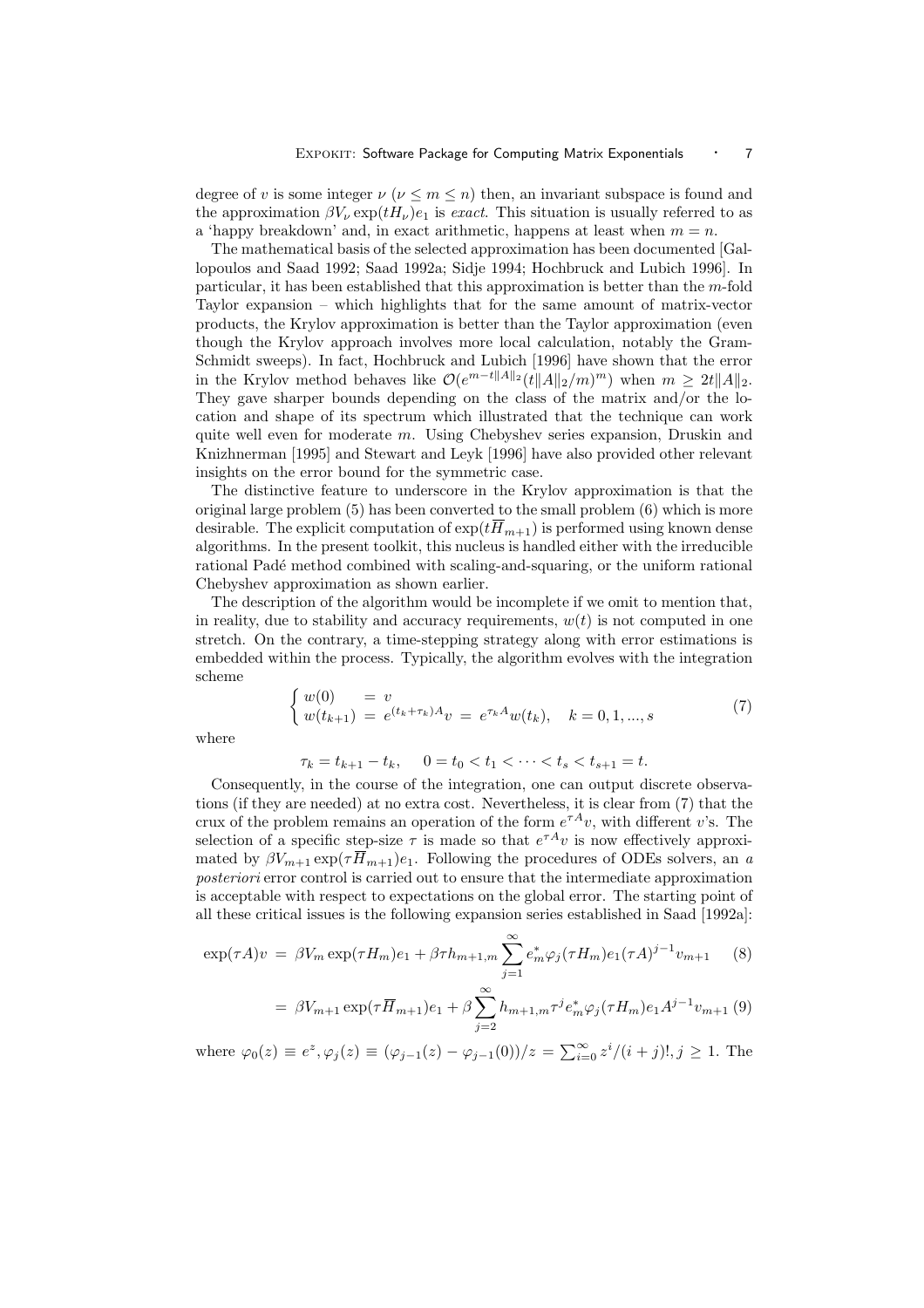functions  $\varphi_j$  are positive, increasing, and  $\varphi_{j+1} \leq \varphi_j/j$  in  $[0, +\infty)$ . Moreover they become smoother as  $j$  increases. A way to control the error and the step-size has been described in Sidje [1994] as we shall now summarize. For a small step-size the next term in (8) is an appropriate estimate of the local truncation error. But this estimate is insufficiently accurate for a large step-size. This is due to the fact that in that case, in magnitude, the terms of the expansion series grow before they decay.

ALGORITHM 3.2. Local truncation error estimation

 $err1 := \beta | h_{m+1,m} \tau e_m^* \varphi_1(\tau H_m) e_1 |;$  $err2 := \beta | h_{m+1,m} \tau^2 e_m^* \varphi_2(\tau H_m) e_1 | ||Av_{m+1}||_2;$ if  $err1 \gg err2$  then {small step-size: quick convergence}  $err := err2$ : else if  $err1 > err2$  then {slow convergence}  $err := err2 * \frac{1}{1 - \frac{err2}{err1}};$ else  $\{err1 \le err2 : asymptotic\ convergence\}$  $err := err1$ ; endif  $err\_loc := \max(err, roundoff);$ 

A study of the asymptotic behavior of the error term in (8) suggested using the estimator above. It is an emulation of the problem of approximating an infinite series by its pth partial sum:

- (1) if the terms of the series decrease rapidly (in magnitude) then the next  $(p+1)$ -st term is an appropriate estimate of the error
- (2) if the terms decrease slowly then, the geometric limit is considered
- (3) if the terms start decreasing at order P where  $P \gg p$ , then the  $(p+1)$ -st term has no meaning. We take the pth term as an estimate of the error. This choice is enlightened in Hochbruck et al. [1996, §6.3].

Now an effective way to cheaply compute the coefficients  $h_{m+1,m}\tau^{j}e_{m}^{*}\varphi_{j}(\tau H_{m})e_{1}$ is shown in the following assertions homologous to Sidje [1994, p.99].

THEOREM 1. Let  $c \in \mathbb{C}^m$  and

$$
\widetilde{H}_{m+p} = \begin{pmatrix} H_m & c & 0 & \cdots & 0 \\ & 0 & 1 & \ddots & \vdots \\ & & 0 & \ddots & 0 \\ & & & & \ddots & 1 \\ 0 & & & & & 0 \end{pmatrix} \in \mathbb{C}^{(m+p)\times (m+p)}
$$

then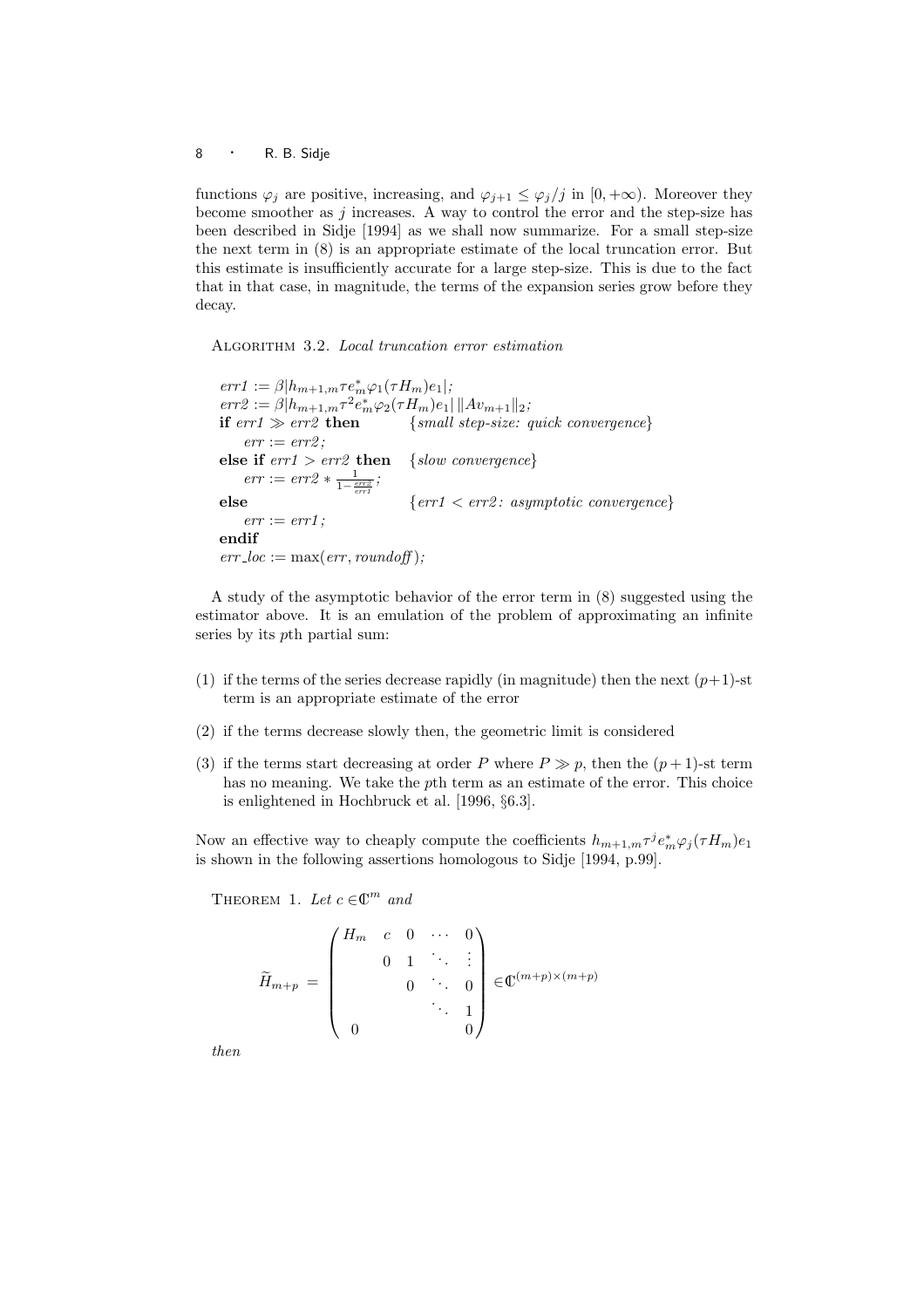EXPOKIT: Software Package for Computing Matrix Exponentials · 9

$$
\exp(\tau \widetilde{H}_{m+p}) = \begin{pmatrix} \exp(\tau H_m) & \tau \varphi_1(\tau H_m) c & \tau^2 \varphi_2(\tau H_m) c & \cdots & \tau^p \varphi_p(\tau H_m) c \\ & 1 & & \vdots & & \vdots \\ & & 1 & & \ddots & \vdots \\ & & & 1 & & \ddots & \vdots \\ & & & & \ddots & \vdots \\ & & & & & \frac{\tau}{1!} \\ 0 & & & & & 1 \end{pmatrix}.
$$

PROOF. Consider the block upper triangular decomposition

$$
\widetilde{H}_{m+p} = \begin{pmatrix} H_m & ce_1^* \\ 0 & J \end{pmatrix}, \quad J = \begin{pmatrix} 0 & 1 & 0 \\ & 0 & \ddots & 0 \\ & & \ddots & 1 \\ 0 & & & 0 \end{pmatrix} = \begin{pmatrix} e_2^* \\ \vdots \\ e_p^* \\ 0 \end{pmatrix}.
$$

Then

$$
e^{\tau \widetilde{H}_{m+p}} = \begin{pmatrix} e^{\tau H_m} & F \\ 0 & e^{\tau J} \end{pmatrix}, \quad e^{\tau J} = \begin{pmatrix} 1 & \frac{\tau}{1!} & \cdots & \frac{\tau^{p-1}}{(p-1)!} \\ 1 & \ddots & \vdots \\ 0 & 1 & \end{pmatrix}, \quad F = [f_1, ..., f_p].
$$

From  $\widetilde{H}_{m+p}e^{\tau \widetilde{H}_{m+p}} = e^{\tau \widetilde{H}_{m+p}}\widetilde{H}_{m+p}$  we have  $H_mF - FJ = e^{\tau H_m}ce_1^* - ce_1^*e^{\tau J}$ . Multiplying on the right by  $e_j$  to extract the j-th column, we obtain the recurrence relations  $\overline{a}$ 

$$
\begin{cases}\nf_1 = \tau \varphi_1(\tau H_m)c, \\
H_m f_j = f_{j-1} - \frac{\tau^{j-1}}{(j-1)!}c, \quad 1 < j \le p\n\end{cases}
$$

and by induction  $f_j = \tau^{j-1}$  $\varphi_{j-1}(\tau H_m) - \varphi_{j-1}(0)I$ ´  $H_m^{-1}c = \tau^j \varphi_j(\tau H_m)c.$ 

COROLLARY 1. Let  $c \in \mathbb{C}^m$  and

$$
\overline{H}_{m+p} = \begin{pmatrix} H_m & & & & 0 \\ c^* & 0 & & & \\ 0 & 1 & 0 & & \\ \vdots & \ddots & \ddots & \ddots & \\ 0 & \dots & 0 & 1 & 0 \end{pmatrix} \in \mathbb{C}^{(m+p)\times(m+p)}
$$

then

$$
\exp(\tau \overline{H}_{m+p}) = \begin{pmatrix} \exp(\tau H_m) & 0 \\ \tau c^* \varphi_1(\tau H_m) & 1 \\ \tau^2 c^* \varphi_2(\tau H_m) & \frac{\tau}{1!} & 1 \\ \vdots & \vdots & \ddots & \vdots \\ \tau^p c^* \varphi_p(\tau H_m) & \frac{\tau^{p-1}}{(p-1)!} & \cdots & \frac{\tau}{1!} & 1 \end{pmatrix}.
$$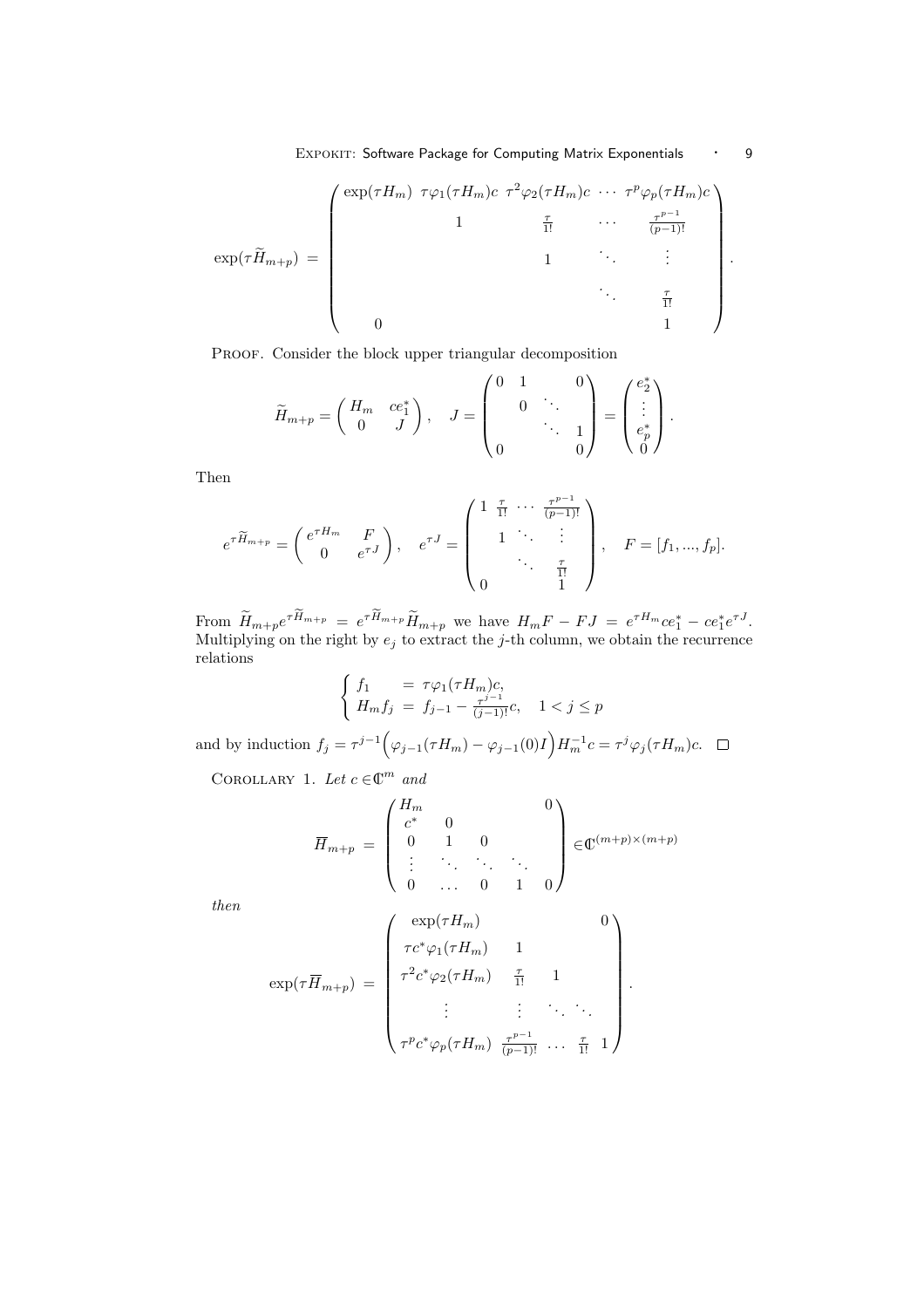PROOF. Applying Theorem 1 with  $H_m$  replaced by  $H_m^*$  and taking the conjugate transpose of the result yields the assertion.  $\square$ 

Notice that these results remain valid without assumptions on  $H_m$  (it needs not be Hessenberg and/or invertible). When setting  $c^* = h_{m+1,m} e_m^*$  in particular, the desired coefficients of the expansion series (8) and (9) can be recovered in the first column just below the m-th row of  $\exp(\tau \overline{H}_{m+p})$ . The monitoring of the step-size  $\tau$ and the size of the Krylov basis  $m$  then follows heuristics of ODE solvers, see e.g., Gustafsson [1991]. We base the step-size selection on the measure

 $\epsilon_k = ||\tilde{\varepsilon}_k||/\tau_{k-1}$ , error per unit step (EPUS)

where  $\|\tilde{\varepsilon}_k\|$  is the local truncation error approximated by err. Unless otherwise specified,  $\|\cdot\|$  denotes the euclidian norm. If tol denotes the prescribed tolerance to be achieved, the first step-size is chosen to satisfy a known theoretical bound and within the integration process, the step-size is selected by means of the formula

$$
\tau_k = \gamma \left( tol/\epsilon_k \right)^{1/r} \tau_{k-1} \tag{10}
$$

rounded to 2 significant digits to prevent numerical noise. The value of r is  $m-1$  or m depending on whether the error estimate  $err$  comes from  $err1$  or  $err2$  respectively (see Alg. 3.2). A step is rejected if  $\epsilon_{k+1} > \delta tol$ . (The scalars  $\gamma$  and  $\delta$  are safety factors intended to reduce the risk of rejection of the step. They have been assigned the classical values 0.9 and 1.2 respectively – they can be modified by the user.) With this step-size mechanism, the 'accumulated global error' is upper bounded for a fixed integration domain regardless of the number of steps used:

$$
\sum_{k} \|\tilde{\varepsilon}_{k}\| \le \delta \cdot t \cdot tol. \tag{11}
$$

Notice that since  $\|\tilde{\varepsilon}_k\|$  is estimated by *err* which itself is subject to (4), the error measurement should be understood in a weighted sense. Furthermore, since for  $j = 1, ..., k, \tilde{\varepsilon}_j$  are local truncation error vectors, i.e.,  $\tilde{\varepsilon}_j = e^{\tau_{j-1}A}\tilde{w}(t_{j-1}) - \tilde{w}(t_j)$ ,  $y = 1, ..., h$ ,  $c_j$  are local dimension error vectors, i.e.,  $c_j = c - w(c_{j-1}) - w(c_j)$ ,<br>we obtain  $w(t_k) - \tilde{w}(t_k) = \sum_{j=1}^k e^{(t_k-t_j)A} \tilde{\varepsilon}_j$  and therefore the error actually satisfies (letting  $t \equiv t_k$ )

$$
||w(t) - \tilde{w}(t)|| \le \max_{j} ||e^{(t-t_j)A}|| \cdot \sum_{j=1}^{k} ||\tilde{\varepsilon}_j|| \le \max_{\tau \in [0,t]} ||e^{\tau A}|| \cdot \sum_{j=1}^{k} ||\tilde{\varepsilon}_j||. \tag{12}
$$

It is well-known that  $\lim_{\tau \to +\infty} e^{\tau A} = 0$  iff  $\alpha(A) < 0$ , where  $\alpha(A) = \max\{Re(\lambda), \lambda \in$  $\lambda(A)$ . An upper bound on (12) can be obtained by using  $\max_{\tau \in [0,t]} \|e^{\tau A}\|$  $\max_{\tau \in [0,t]} e^{\|\tau A\|} \leq e^{\|tA\|}$  but this straight bound is very pessimistic and besides, it does not decay with  $\alpha(A)$ . A review of various bounds for  $||e^{\tau A}||$  is provided in Van Loan [1977] where it is shown that an effective bound is  $e^{\alpha(A)\tau} \leq ||e^{\tau A}|| \leq$ van Boan [1977] where it is shown that an enective bound is  $e^{-(A)\tau} \sum_{k=0}^{n-1} ||\tau N||^k/k!$  with N being the strict upper part of the triangular factor of the Schur decomposition of A. The lower bound  $||e^{\tau A}|| = e^{\alpha(A)\tau}$  is attained if A is normal. In general, even if  $\alpha(A) < 0$ ,  $||e^{\tau A}||$  can still grow before it decays (the so-called 'hump' effect) and whether this situation occurs or not depends on the sign of  $\mu(A)$ , i.e,  $\sup_{\tau \geq 0} ||e^{\tau A}|| = 1$  iff  $\mu(A) \leq 0$ , where  $\mu(A) = \lambda_{\max}((A + A^*)/2)$ is the logarithmic norm of A and we recall that  $\alpha(A) \leq \mu(A)$ . Fig. 2 is a detailed characterization of the behavior of  $||e^{\tau A}||$ .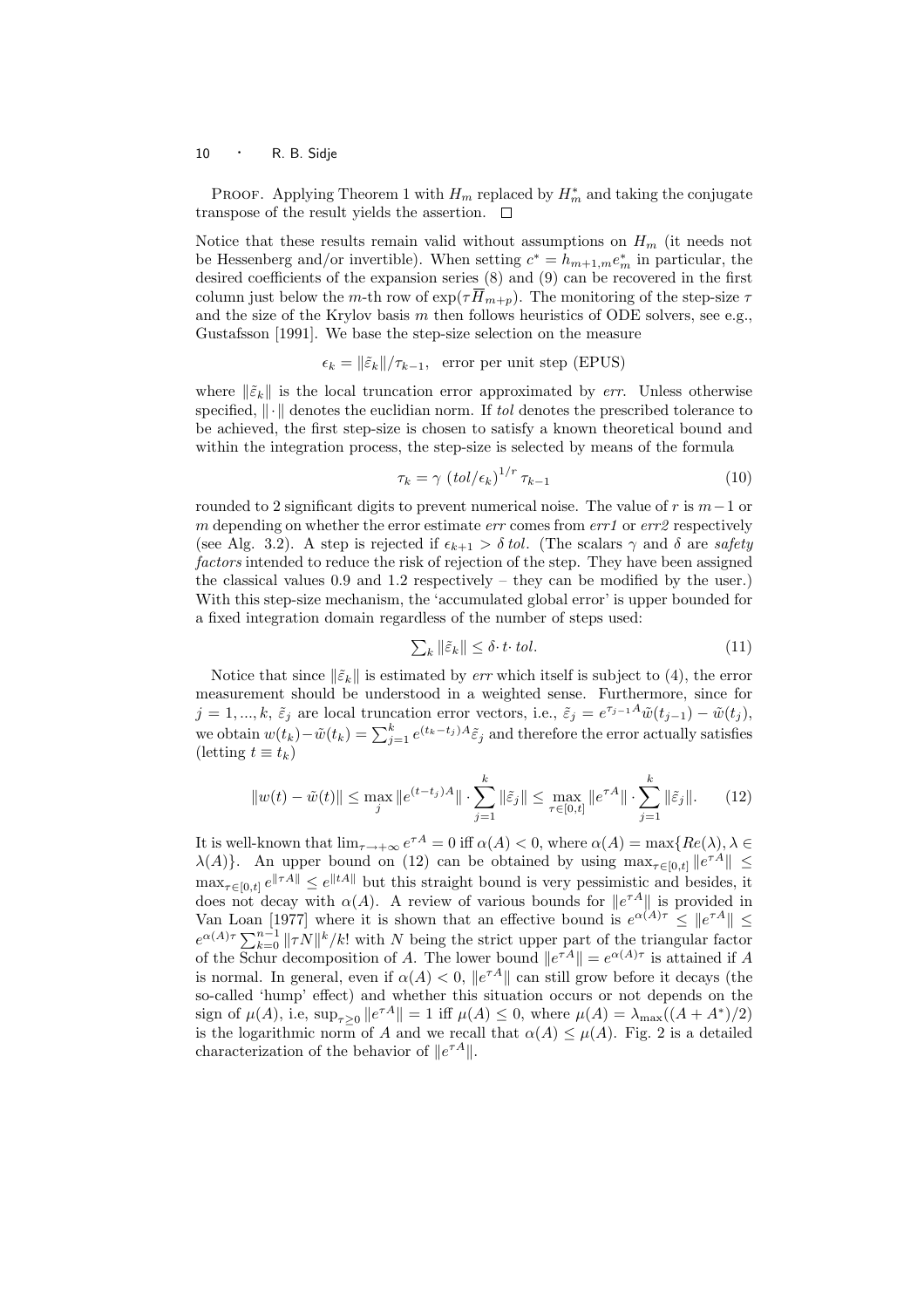

Fig. 2. Behavior of  $||e^{\tau A}||$  in relation to  $\mu(A)$  and  $\alpha(A)$ . The dagger (†) means eigenvalues have nonpositive real part and those which are purely imaginary or zero are nondefective.

The routines in Expokit attempt to achieve (11) and thus the user may bear in mind the aforementioned issues, especially the potential discrepancies that may result from (4) or (12). These issues are related to the conditioning of the matrix exponential in itself [Van Loan 1977]. Our control (11) is conservative and together with Alg. 3.2, they prove nicely effective if the problem is not exaggeratedly illconditioned. It is also meaningful to observe that the relative error satisfies (recall that  $\beta = ||v||$  and  $v_1 = v/\beta$ )

$$
\frac{\|w(t) - \tilde{w}(t)\|}{\|w(t)\|} \le \frac{\max_{\tau \in [0,t]} \|e^{\tau A}\|}{\|w(t)\|} \sum_{j=1}^k \|\tilde{\varepsilon}_j\| = \frac{1}{\beta} \frac{\|e^{\tilde{t}A}\hat{v}\|}{\|e^{tA}v_1\|} \sum_{j=1}^k \|\tilde{\varepsilon}_j\| \tag{13}
$$

·

for some  $\hat{t} \in [0, t]$  and  $\hat{v}$  such that  $\|\hat{v}\| = 1$ . Therefore if  $\|e^{\hat{t}A}\hat{v}\|$  $\overline{1}$  $||e^{tA}v_1|| \approx 1,$ we can relate (11) to a bound on the relative error. Otherwise if  $||e^{\hat{t}A}\hat{v}|| \gg 1$  or  $||e^{tA}v_1|| \ll 1$ , the upper bound in (13) becomes too large and has little practical value. Upon exit  $||e^{tA}v_1||$  is readily approximated by  $||\tilde{w}(t)||/\beta$  and as a by-product of the computations, Expokit also returns the following approximation:

$$
hump \equiv \|e^{\hat{t}A}\hat{v}\| = \max_{\tau \in [0,t]} \|e^{\tau A}\| = \max_{\tau \in [0,t], x \neq 0} \frac{\|e^{\tau A}x\|}{\|x\|} \approx \max_{t_j \in [0,t]} \frac{\|\tilde{w}(t_j)\|}{\beta}
$$

When a step-size is rejected it is reduced by using formula (10) once more but there is also the opportunity (not implemented in this release) of adjusting (increase or decrease) the dimension of the Krylov subspace by the way of the relation

$$
m_k = m_{k-1} + \left\lceil \frac{\log(tol/\epsilon_k)}{\log \tau_{k-1}} \right\rceil.
$$

As an epilogue to the description of the algorithm, it is worth reminding that the primary matrix interacts only through matrix-vector products. Hence the method is a matrix-free method and conveys all the associated advantages.

#### 4. THE MARKOVIAN CASE

The Markovian context brings other probabilistic considerations. The approximation of  $w(t) = \exp(tA)v$  is subject to the constraint that the resulting vector must be a probability vector, thus with components in the range  $[0, 1]$  and with sum equal to 1. Since the analytic solution of the Chapman-Kolmogorov system of differential equations is  $w(t)$ , its computation can be addressed totally in the perspective of ODEs. But general-purpose ODEs solvers do not bring any guarantee either.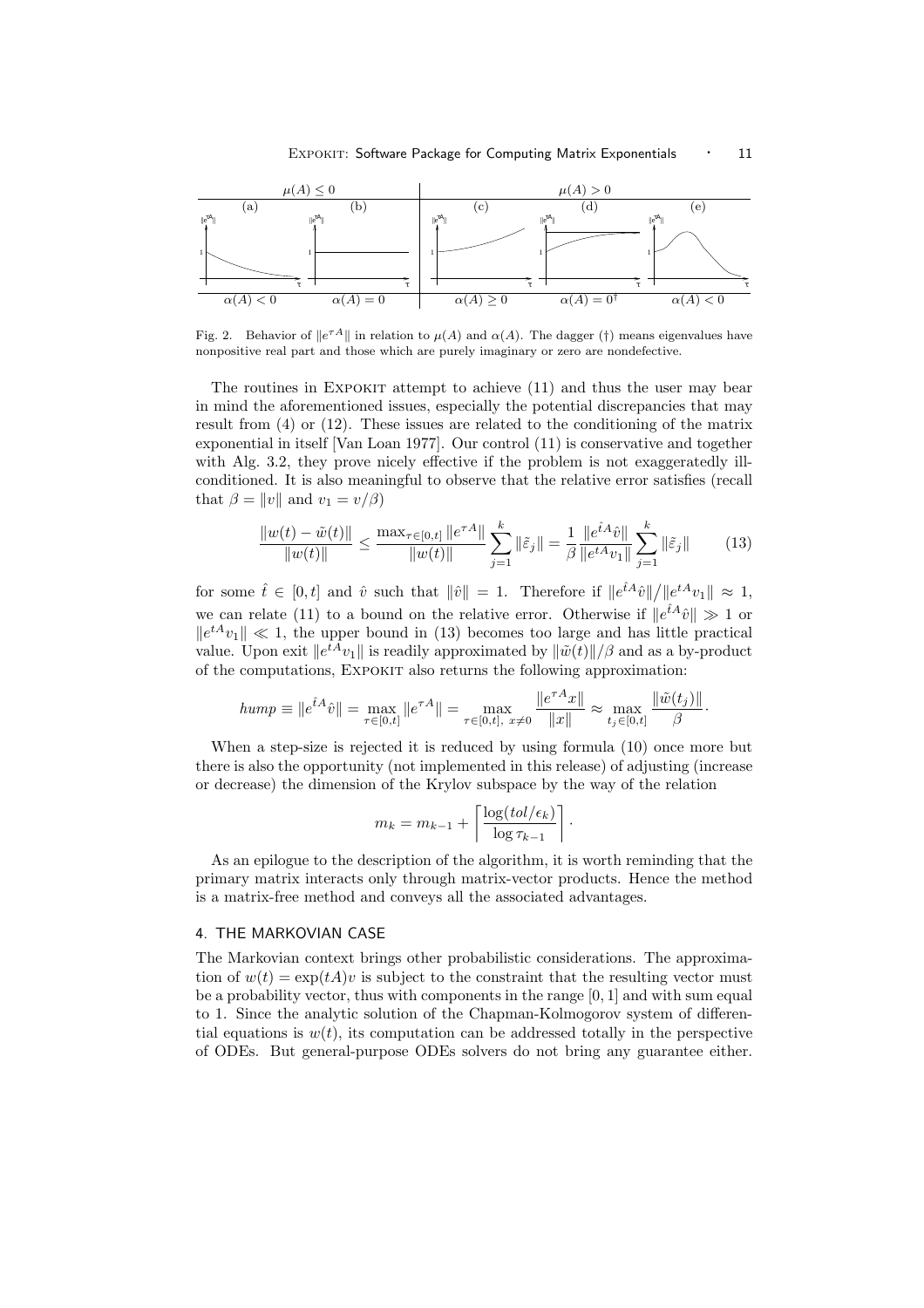Practice shows that they can even produce negative components – which have no meaning in terms of probabilities.

A number of results of interest were provided in Sidje [1994] and Philippe and Sidje  $[1995]$  by exploiting the fact that the matrix  $A$  is an infinitesimal generator of a Markov chain and satisfies some inherent properties. With the Krylov approach, the sum condition is fulfilled, i.e.,  $\mathbb{1}^T \tilde{w}(t_k) = 1$  where  $\mathbb{1} = (1, ..., 1)^T$ . If during the integration process (7) some components of an intermediate approximation happen to be negative, the components under concern are less than the error tolerance (in magnitude), otherwise this intermediate solution would be rejected by the error control. Therefore a handy way to overcome any difficulty is to set the negative components to zero and perform a normalization afterwards. Another way to proceed is to reduce the step-size. It is mathematically guaranteed that the Krylov approximation is a probability vector for small enough step-sizes. Markov chains conform to Fig. 2-(d) and it is shown that the global error in the approximation grows at most linearly, i.e., (12) becomes  $||w(t_k) - \tilde{w}(t_k)||_1 \le \sum_{j=1}^k ||\tilde{\epsilon}_j||_1$ . Additionally, it is possible to detect and cope with excessive roundoff errors as follows. Letting  $\bar{w}(t_k)$  be the computed value of  $\tilde{w}(t_k)$  and using the fact that  $\mathbb{1}^T \tilde{w}(t_k) = 1$ and the Hölder inequality  $||\mathbb{1}||_1 ||\tilde{w}(t_k) - \bar{w}(t_k)||_{\infty} \geq ||\mathbb{1}^T(\tilde{w}(t_k) - \bar{w}(t_k))||$ , we have

$$
\|\tilde{w}(t_k) - \bar{w}(t_k)\|_{\infty} \ge \frac{|1 - \mathbb{1}^T \bar{w}(t_k)|}{n} \equiv roundoff.
$$
\n(14)

Hence if the quantity roundoff is far from the machine precision then, the computed approximation  $\bar{w}(t_k)$  is too contaminated and the process should be stopped. This is a sufficient condition to indicate a high level of roundoff errors. The indicator is deficient when the vector  $\tilde{w}(t_k)-\bar{w}(t_k)$  is orthogonal to 1. This may happen but it is expected to be rare. Another interesting feature which is also worth mentioning is the capacity to detect the *stationary probability* distribution  $w_{\infty} = \lim_{t \to \infty} e^{tA}v$ (i.e., the *i*th component of  $w_{\infty}$  is the probability that the Markov chain will be in the state numbered  $i$  at statistical equilibrium). The detection of the steady-state is made possible by the 'happy breakdown'.

The ensuing customization of the generic algorithm incorporating all these aspects proves to be a fairly reliable and versatile algorithm for the computation of transient states of Markov chains. Extensive experiments conducted in Sidje and Stewart [1996] have shown the benefit of the method.

#### 5. THE NONHOMOGENEOUS CASE

Quite often the linear system of ODEs from which the matrix exponential arises is nonhomogeneous and has a constant forcing term:

$$
\begin{cases}\n\frac{dw(t)}{dt} = Aw(t) + u \\
w(0) = v,\n\end{cases}
$$
 initial condition. (15)

If the matrix A is nonsingular the solution can be written as  $w(t) = e^{tA}(v + A^{-1}u)$  $A^{-1}u$  and so with one extra linear system solve, it can be recovered as described earlier. However, a much cheaper and unrestricted approach which does not depend on the invertibility of  $\tilde{A}$  is also possible through techniques similar to that of the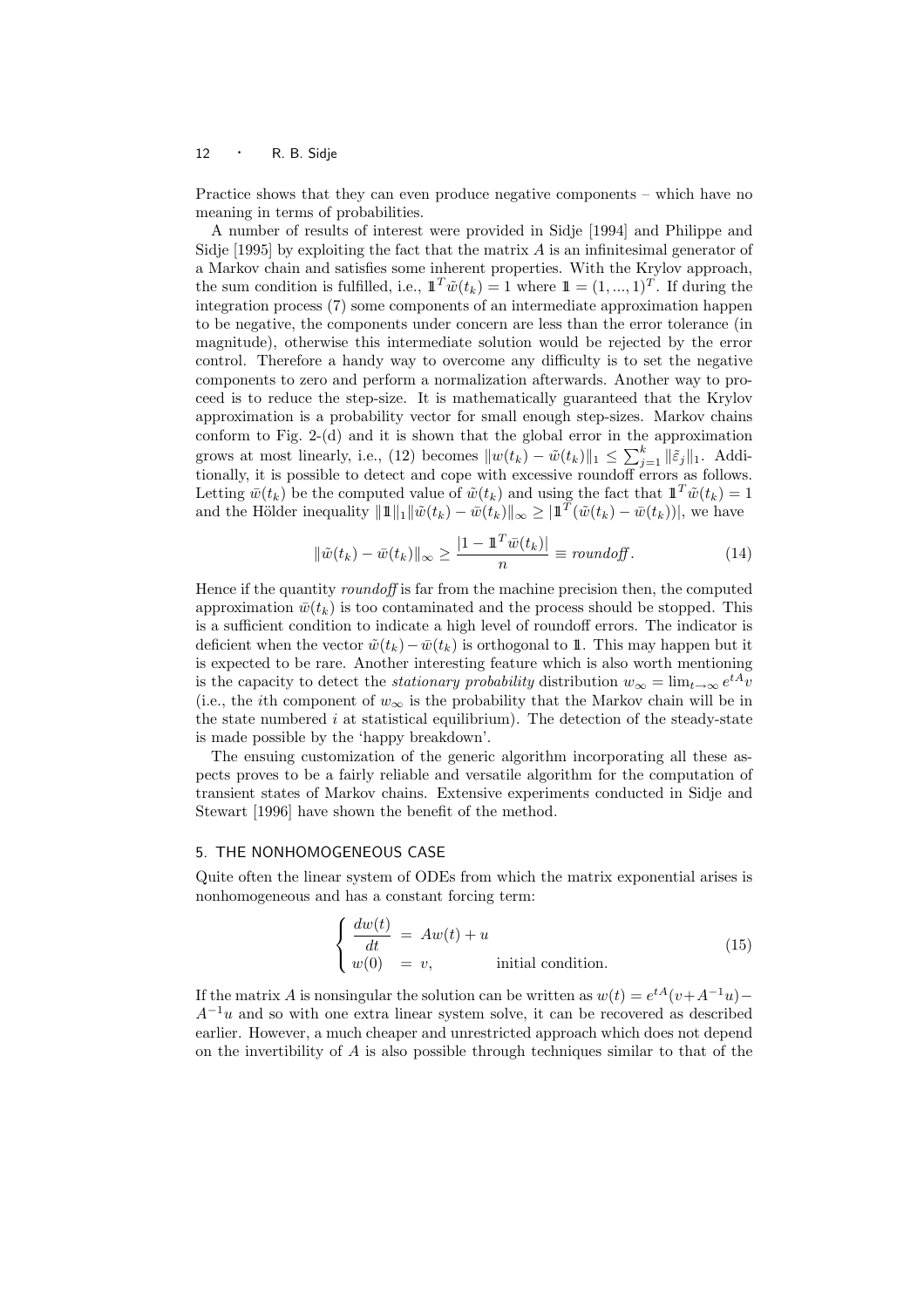homogeneous case. The explicit solution of (15) is

$$
w(t) = e^{tA}v + \int_0^t e^{(t-s)A}u ds = e^{tA}v + t\varphi(tA)u
$$
 (16)

where  $\varphi(z) \equiv \varphi_1(z) = (e^z - 1)/z = \sum_{i=0}^{\infty} \frac{z^i}{i+1}$ . Therefore an integration scheme can be obtained as

$$
\begin{cases} w(0) = v \\ w(t_{k+1}) = w(t_k + \tau_k) = \tau_k \varphi(\tau_k A)(Aw(t_k) + u) + w(t_k) \end{cases} (17)
$$

Indeed (16) yields  $w(t + \tau) = e^{\tau A} w(t) + \int_0^{\tau} e^{(\tau - s)A} u ds = e^{\tau A} w(t) + \tau \varphi(\tau A) u =$  $(\tau A\varphi(\tau A) + I)w(t) + \tau \varphi(\tau A)u = \tau \varphi(\tau A)(Aw(t) + u) + w(t)$ . Hence the crux of the integration scheme (17) is now an operation of the form  $\varphi(\tau A)v$  which can be approximated in a way similar to  $\exp(\tau A)v$ . In a more precise sense we have the following generalizations.

THEOREM 2. For every  $p \geq 0$ ,

$$
\tau^p \varphi_p(\tau A) v = \tau^p \beta V_m \varphi_p(\tau H_m) e_1 + \beta \sum_{j=p+1}^{\infty} h_{m+1,m} \tau^j e_m^* \varphi_j(\tau H_m) e_1 A^{j-p-1} v_{m+1}
$$
  
= 
$$
\tau^p \beta V_{m+1} \varphi_p(\tau \overline{H}_{m+1}) e_1 + \beta \sum_{j=p+2}^{\infty} h_{m+1,m} \tau^j e_m^* \varphi_j(\tau H_m) e_1 A^{j-p-1} v_{m+1}.
$$

PROOF. For  $p = 0$ , we recover directly (8) and (9). Then from (8) we can write

$$
(\tau A\varphi_1(\tau A) + I)v = \beta V_m(\tau H_m \varphi_1(\tau H_m) + I)e_1 + \beta \sum_{j=1}^{\infty} h_{m+1,m} \tau^j e_m^* \varphi_j(\tau H_m)e_1 A^{j-1} v_{m+1}.
$$

Therefore using the fundamental relation  $V_m H_m = AV_m - h_{m+1,m} v_{m+1} e_m^*$ , we have

$$
A(\tau\varphi_1(\tau A)v - \tau\beta V_m\varphi_1(\tau H_m)e_1 - \beta \sum_{j=2}^{\infty} h_{m+1,m}\tau^j e_m^*\varphi_j(\tau H_m)e_1A^{j-2}v_{m+1}\big) = 0
$$

and since this holds for any  $v$ , we necessarily have

$$
\tau \varphi_1(\tau A)v = \tau \beta V_m \varphi_1(\tau H_m) e_1 + \beta \sum_{j=2}^{\infty} h_{m+1,m} \tau^j e_m^* \varphi_j(\tau H_m) e_1 A^{j-2} v_{m+1}
$$
(18)

$$
= \tau \beta V_{m+1} \varphi_1(\tau \overline{H}_{m+1}) e_1 + \beta \sum_{j=3}^{\infty} h_{m+1,m} \tau^j e_m^* \varphi_j(\tau H_m) e_1 A^{j-2} v_{m+1}(19)
$$

with the 'corrected' equality (19) following from the fact that

$$
\varphi_1(\tau \overline{H}_{m+1}) = \begin{pmatrix} \varphi_1(\tau H_m) & 0\\ h_{m+1,m} \tau e_m^* \varphi_2(\tau H_m) & 1 \end{pmatrix}
$$

which can be proved thanks to the relation  $\varphi_1(\tau \overline{H}_{m+1})\overline{H}_{m+1} = \overline{H}_{m+1}\varphi_1(\tau \overline{H}_{m+1}).$ The proof for higher p proceeds by induction in a similar way.  $\square$ 

It is then justified from (19) that one can consider the approximation

$$
\tau \varphi_1(\tau A)v \approx \tau \beta V_{m+1} \varphi_1(\tau \overline{H}_{m+1})e_1 \tag{20}
$$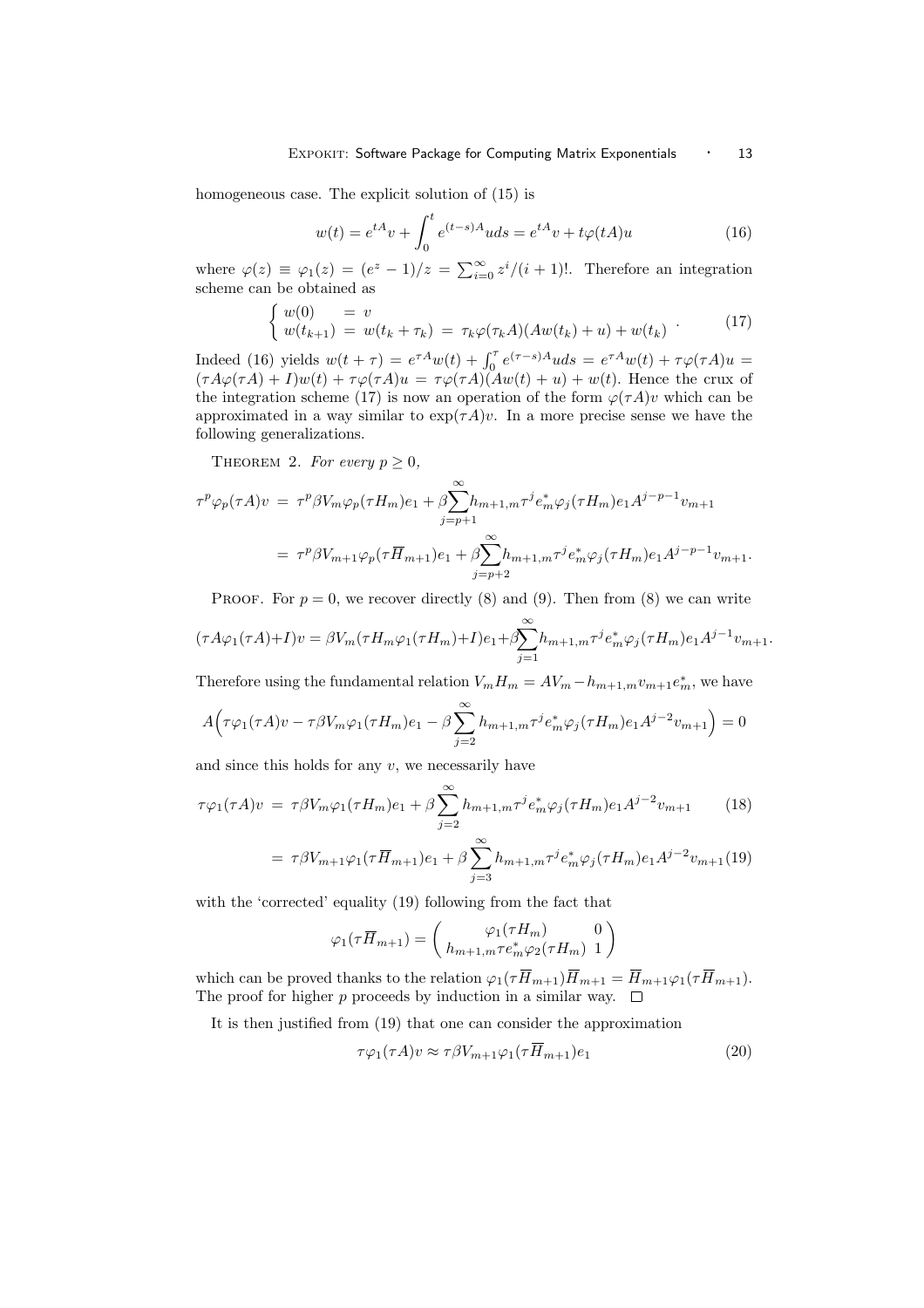so that in essence, the original large problem (16) reduces to the computation of the small-sized problem  $\varphi_1(\tau \overline{H}_{m+1})e_1$  and techniques discussed in Section 2 can be applied. For instance,  $\varphi_1(z)$  can be recovered from the Chebyshev partial fraction applied. For instance,  $\varphi_1(z)$  can be recovered from the Chebyshev partial fraction expansion of  $e^z$  as  $\varphi_1(z) = (e^z - 1)/z \approx (C_{pp}(-z) - 1)/z = \sum_{i=1}^p (\alpha_i/\theta_i)/(z + \theta_i)$ which allows for obtaining  $\varphi_1(\tau \overline{H}_{m+1})e_1$  directly. However, the Chebyshev approximations are not always valid and so it is desirable to use the robust alternative proposed in Theorem 1 which provides the information needed for the approximation as well as the extra coefficients of the expansion series useful for the estimation of the error. Interestingly also, no special coding is needed. The computation of all these is done at once with a direct call to one of the small matrix exponential routine within the package. Finally, if for  $j = 1, ..., k$ , we consider local truncation error vectors  $\tilde{\varepsilon}_j = \tau_{j-1} \varphi(\tau_{j-1}A)(A\tilde{w}(t_{j-1})+u) + \tilde{w}(t_{j-1}) - \tilde{w}(t_j)$  then, we can infer  $w(t_k) - \tilde{w}(t_k) = \sum_{j=1}^k e^{(t_k-t_j)A} \tilde{\varepsilon}_j$  and a similar analysis to that done earlier holds.

### 6. EXAMPLES

This section shows experiments with some routines of EXPOKIT. All the examples are executed on a standard SUN4 workstation. The size of the Krylov basis is  $m = 30$  everywhere. Drivers reproducing each example are available in the package: sample  $m.f$ , sample  $z.f$ , sample  $q.f$ , sample  $b.f$ , sample  $p.f$  for the first through to the fifth example respectively. Another driver (not shown here),  $sample\_d.f$ , is available and it depicts the utilization of routines targeted to small dense problems.

#### 6.1 A binary Markov example

A Markov system is being modeled in this first example. The system consists of a collection of components that are binary, i.e., they have only two states, 'good' and 'bad'. If  $c$  is the number of components in the system, the number of states in which the system can be is  $n = 2<sup>c</sup>$ . Rules for constructing automatically the infinitesimal generator are given in Clarotti [1984]. The matrix chosen for the example is of order  $n = 1,024$  with  $nz = 11,264$  (i.e., the number of components is  $c = 10$ ). We set  $t = 10$ ,  $v = (1, 0, ..., 0)^T$  and  $tol = 10^{-10}$ .

| Output with DMEXPV  | Output with DGEXPV  |
|---------------------|---------------------|
| $w(1:5) =$          | $w(1:5) =$          |
| 0.13051504168006    | 0.13051504168006    |
| 1.2181403890139D-02 | 1.2181403890139D-02 |
| 1.3517629316864D-02 | 1.3517629316864D-02 |
| 1.2616454029073D-03 | 1.2616454029073D-03 |
| 1.7712755656580D-02 | 1.7712755656580D-02 |
| $CPU Time = 81 sec$ | $CPU Time = 76 sec$ |

This example aims at illustrating that DGEXPV (the version for General matrices) is often slightly faster than DMEXPV (the version for Markov matrices). There is an overhead when enforcing the probability constraint in DMEXPV. Both versions are provided in Expokit and so in the end, the choice of which one to use is left to the satisfaction of the Markovian analyst – depending on whether the impending priority is guaranteed reliability or speed at some risk.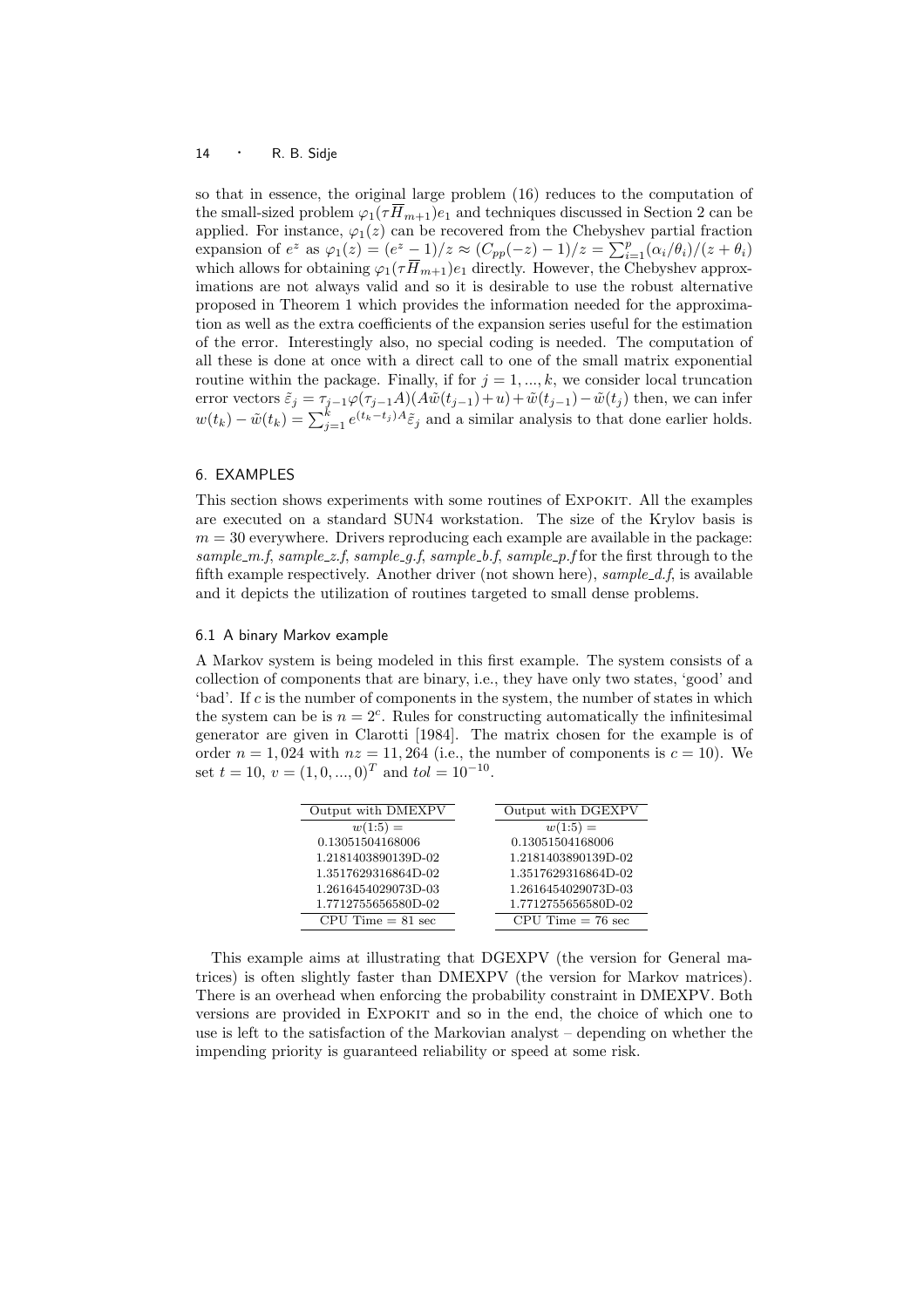| 6.2 A Hermitian example |  |
|-------------------------|--|
|-------------------------|--|

| Output with ZGEXPV                             | Output with ZHEXPV                             |  |
|------------------------------------------------|------------------------------------------------|--|
| $w(1:5) =$                                     | $w(1:5) =$                                     |  |
| $-113.89587171937$<br>305250.75378623,         | $-113.89587171924)$<br>305250.75378623,        |  |
| $(6.7491920417580D-08, 6.8657867370494D-08)$   | $(6.7491920417570D-08, 6.8657867370493D-08)$   |  |
| 4.6959293376943)<br>$(-3.0966858825505,$       | 4.6959293376943)<br>(-3.0966858825505,         |  |
| $(-1.6776892228097D-06, -7.8892940444656D-06)$ | $(-1.6776892228097D-06, -7.8892940444658D-06)$ |  |
| $(9.1675656352188D-06, -2.6860802938635D-06)$  | 9.1675656352187D-06, -2.6860802938635D-06)     |  |
| $CPU Time = 49 sec$                            | $CPU Time = 13 sec$                            |  |

The matrix of this example comes from a symmetric pattern of order  $n = 5,300$ of the Harwell-Boeing collection. We take the pattern BCSPWR10 and fill-in a Hermitian matrix. Both real and imaginary parts are filled using uniform random numbers within the range  $[-5, +5]$ . The Coordinates (COO) storage is used to hold the matrix and this yields  $nz = 21,842$  as the effective number of non-zero elements (the conjugate transpose is included explicitly). We set  $t = 1, v = (1, 0, ..., 0, 1)^T$ and  $tol = 10^{-5}$ . The example illustrates the gain of the routine tailored for Hermitian matrices over the general routine.

6.3 A nonsymmetric example

| DGEXPV with COO     | DGEXPV with CCS     | DGEXPV with CRS     |
|---------------------|---------------------|---------------------|
| $w(1:5) =$          | $w(1:5) =$          | $w(1:5) =$          |
| 6464.4009480840     | 6464.4009480840     | 6464.4009480840     |
| 4828.8899856184     | 4828.8899856184     | 4828.8899856184     |
| 5450.5845968253     | 5450.5845968253     | 5450.5845968253     |
| 5592.7251537899     | 5592.7251537899     | 5592.7251537899     |
| 4575.6820139573     | 4575.6820139573     | 4575.6820139573     |
| $CPU Time = 17 sec$ | $CPU Time = 14 sec$ | $CPU Time = 15 sec$ |

The matrix of this example is the unsymmetric matrix ORANI678 of the Harwell-Boeing collection [Duff et al. 1989]. The order is  $n = 2,529$  and the number of nonzero elements is  $nz = 90, 158$ . This example illustrates the impact of the sparse data storage. DGEXPV is executed with  $t = 10$ ,  $v = (1, ..., 1)^T$ ,  $tol = 0$ , using three different data structures (see [Barret et al. 1994; Saad 1994]): Coordinates (COO), Compressed Row Storage (CRS), Compressed Column Storage (CCS). By inputing tol as zero, the code automatically set tol to the square-root of the machine epsilon which is about  $1.5 10^{-8}$  actually. It appears that the CCS format fits better the sparsity pattern of ORANI678. It is often hard to predict which structure fits better an arbitrary sparse matrix. Our observation on various computer architectures suggests that the CRS format is usually a compromise with unknown erratic sparsity patterns.

6.4 A forward-backward example

| Forward with DSEXPV | Backward with DSEXPV |
|---------------------|----------------------|
| $w^+(1:5) =$        | $w^-(1:5) =$         |
| 3456.5698306801     | 1.0000000000001      |
| 7.3427169843682     | 1.0000000000003      |
| 4094.7323184931     | 1.0000000000003      |
| 1275.0417533589     | 1.0000000000003      |
| 2939.0163458165     | 1.0000000000003      |
| $CPU Time = 11 sec$ | $CPU Time = 10 sec$  |
|                     |                      |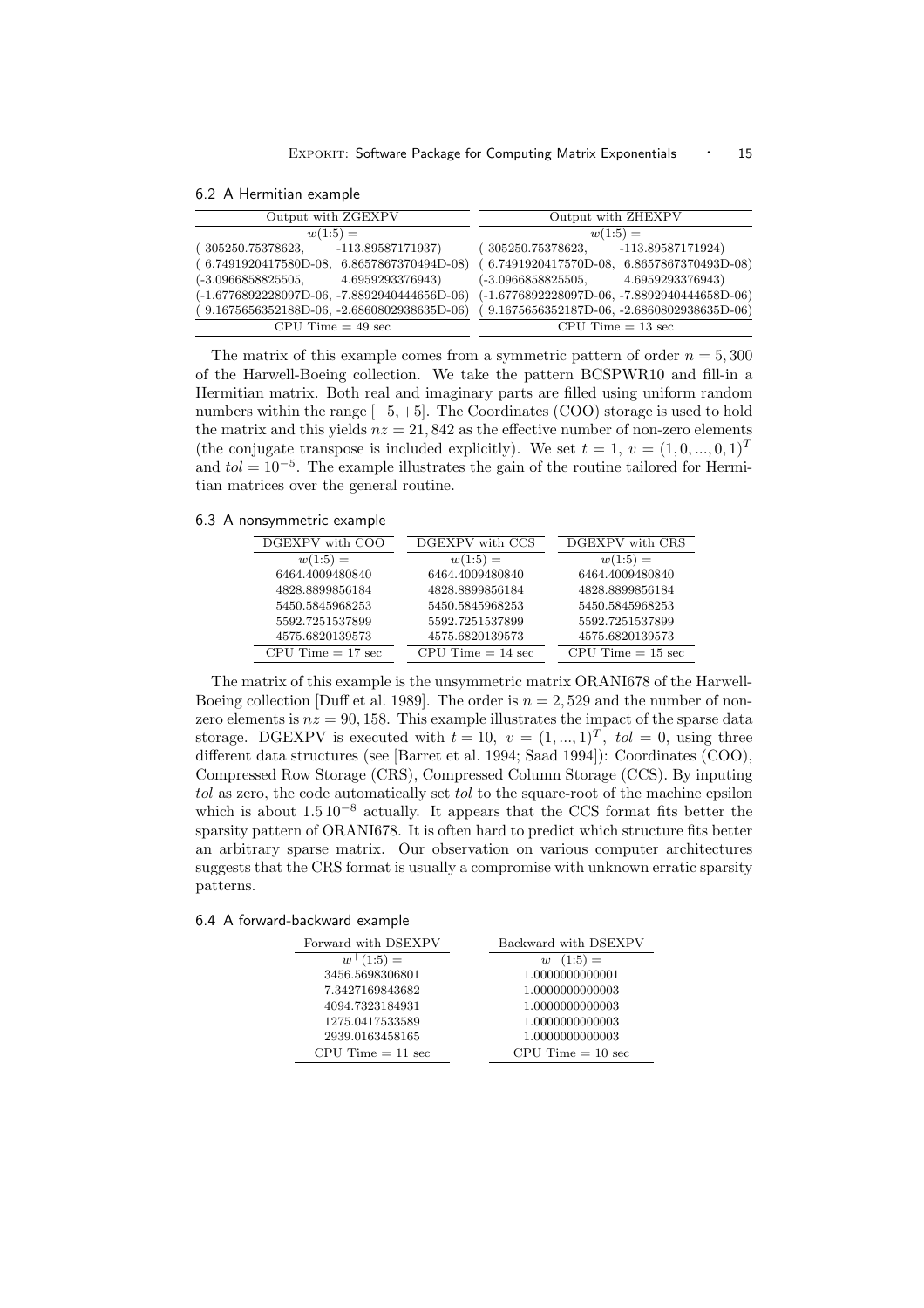The matrix of this example is the symmetric matrix GR3030 of the Harwell-Boeing collection. The order is  $n = 900$  and the number of non-zero elements is  $nz = 4,322$ . We set  $t = 1, v = (1, ..., 1)^T$  and  $tol = 10^{-10}$ . This example shows the computation of  $e^{-tA}e^{tA}v$ . Two runs are performed in tandem. The first run computes  $w^+ = e^{tA}v$  (forward) and the output of this computation is passed as the input operand of the next run which computes  $w^- = e^{-tA}w^+$  (backward). In exact arithmetic, the final result should be v. The output obtained is very close. We see also that the runs took comparable time.

|  | 6.5 A nonhomogeneous example |  |
|--|------------------------------|--|
|  |                              |  |

|                     | DGPHIV with $u = 0, v = 1$ DGPHIV with $u = 1, v = 0$ | DGPHIV with $u = 1, v = 1$ |
|---------------------|-------------------------------------------------------|----------------------------|
| $w(1:5) =$          | $w(1:5) =$                                            | $w(1:5) =$                 |
| 6464.4009480834     | 4962.2511930989                                       | 11426.652141182            |
| 4828.8899856180     | 3658.2951908942                                       | 8487.1851765123            |
| 5450.5845968249     | 4152.9628069217                                       | 9603.5474037466            |
| 5592.7251537895     | 4279.0497069393                                       | 9871.7748607288            |
| 4575.6820139570     | 3442.7780495196                                       | 8018.4600634766            |
| $CPU Time = 13 sec$ | $CPU Time = 13 sec$                                   | $CPU Time = 14 sec$        |

This is an illustration of an integration with respect to the phi function, i.e., it computes  $w = \exp(tA)v + t\varphi(tA)u$ , where  $\varphi(z) = (\exp(z) - 1)/z$ . The matrix of this example is the unsymmetric matrix ORANI678 (CCS format) that was used in §6.3. We also set  $t = 10$ ,  $tol = 0$  and thus the square-root of the machine unit is the accuracy tolerance that will be effectively used. We have set the input parameters so as to make a certain number of comparisons. By setting  $u = 0$  in the first run, the expected answer is  $w^{[1]} = \exp(tA)v$ . This is confirmed by a look at §6.3. With the second run, the answer should be  $w^{[2]} = t\varphi(tA)u$ . To check this we compute the difference  $\Delta = ||(u + Aw^{[2]}) - w^{[1]}||/||w^{[1]}|| \approx 10^{-14}$  which correlates quite well with the tolerance used. The third run is a general run where neither  $u$  nor  $v$  are null. We observe that the runs took comparable times. It has been our observation that computing  $\exp(tA)v$  via the PHI routine may sometimes be faster than via the EXP routine. This may be related to the fact that the right-hand side function in  $(17)$ , i.e., the phi function, is smoother than the right-hand side function in (7), i.e., the exponential function – thus allowing for bigger step-sizes. However, they produce slightly different numerical results and the EXP routine should be preferred.

## 7. THE SOFTWARE

A World Wide Web site, http://www.maths.uq.edu.au/expokit, has been set up and it allows for accessing the package (or parts of it). A mailing list has also been set up, expokit@maths.uq.edu.au, and it provides a medium through which users of the package are kept informed of upgrades in the software. Users can subscribe/unsubscribe in this open forum, exchange ideas and contribute in the extension of the package.

Coding was done in Fortran 77 while using building blocks from the two wellknown scientific libraries BLAS and LAPACK. As a precaution, necessary steps have been taken to ensure an unconstrained portability of the software. We include an essential minimal substitute to BLAS and LAPACK. In this way the software is self-contained and can still operate even if these libraries are not yet installed in the environment of the user. The naming scheme used in LAPACK has inspired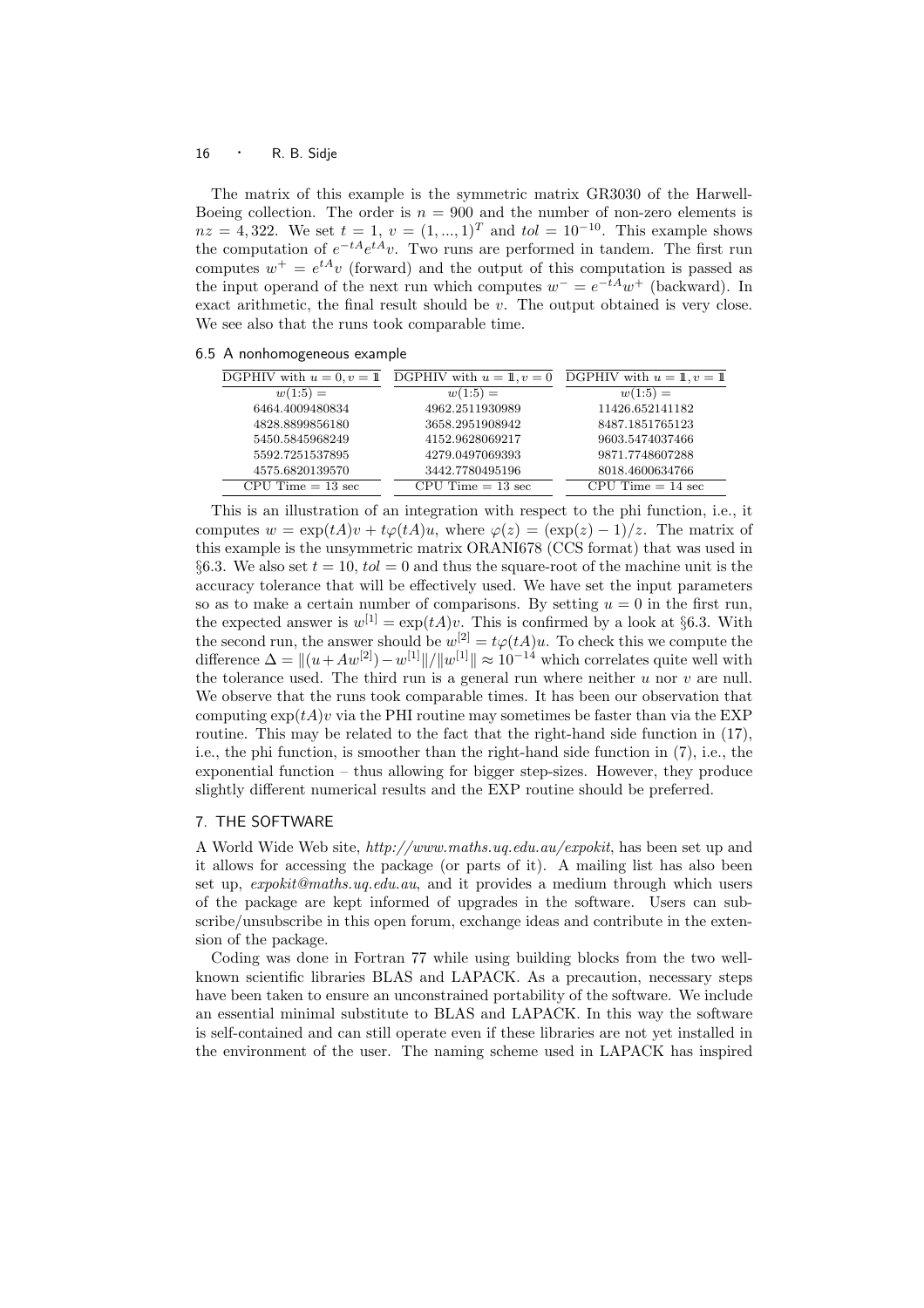|   |                         | Table 1.           |                | Nomenclature.                                |
|---|-------------------------|--------------------|----------------|----------------------------------------------|
| т | indicates the data type |                    | z              | indicates the task scope                     |
| D | double precision        |                    | м              | Matrix output                                |
| z | $complex*16$            | Vector output<br>v |                |                                              |
| X | indicates the matrix    |                    |                |                                              |
| G | General                 |                    | YYY            | indicates the task                           |
| н | Hermitian               |                    | <b>PAD</b>     | Padé                                         |
| s | Symmetric               |                    | CHB            | Chebyshev                                    |
| м | Markov chain matrix     |                    | $\mathbf{EXP}$ | Exponential evaluation                       |
| N | Hessenberg              |                    | PHI            | $\varphi$ evaluation (nonhomogeneous poblem) |

the naming convention used for the routines in the package. However, because the chart of matrices involved in EXPOKIT is not as exhaustive as that of LAPACK (e.g., all sparse routines in EXPOKIT are matrix-free), we introduced slight differences. Unless otherwise stated, the names of the Fortran 77 routines in EXPOKIT match the pattern TXYYYZ in accordance with the description on Table 1.

Not all combinations are possible. The choice of the pattern above complies with the 6-length Fortran 77 recommendation and achieves the dual purpose of avoiding conflicts with LAPACK's names (a cross-check has been done to ascertain this) and facilitating/harmonizing forthcoming extensions of the package. The header in Table 2 below is prototype to the routines in the package. Whenever possible readability and user-friendliness are in the first place – provided efficiency is not impeded (e.g., the ordinary user is relieved from handling bulky parameters while the advanced user can fetch them if needed).

To sustain flexibility, the MATLAB counterparts of the algorithms have been coded and are also included in the distribution. Thus research codes written in MATLAB can perform better by taking advantage of the new techniques. More to the point, we supply MATLAB scripts allowing experimental matrices composed within the user-friendly environment of MATLAB to be stored into files suitably formatted for loading directly into the Fortran versions. It is not our intention to elaborate on operating directives. A README file is included in the distribution for this purpose. We shall instead outline some top-level routines of relevance that will give a sense of concreteness to the reader.

**EXPV** computes  $w = \exp(tA)v$ , t can be positive or negative. The action of the matrix exponential operator on the operand vector is evaluated directly, i.e.,  $\exp(tA)$  is not computed in isolation before being applied to  $v$ . The variants dealing with symmetric/Hermitian matrices use the cheaper Lanczos process instead of the Arnoldi process. Of particular interest is DMEXPV, the customised version for Markov Chains. This means that a check is done within this program to ensure that the resulting vector  $w$  is a probability vector.

> IMPORTANT: The well-known transition rate matrix Q of a Markov chain satisfies  $Q1 \equiv 0$  where  $1 \equiv (1, ..., 1)^T$ ; **DMEXPV** uses the matrix-vector product  $y = Ax = Q^T x$ , i.e., the *transpose* of Q times a vector. Failure to remember this leads to wrong results.

**\_PHIV** computes  $w = \exp(tA)v + t\varphi(tA)u$  which is the solution of the nonhomogeneous linear ODE problem  $w' = Aw + u$ ,  $w_0 = v$ . The input parameter t can be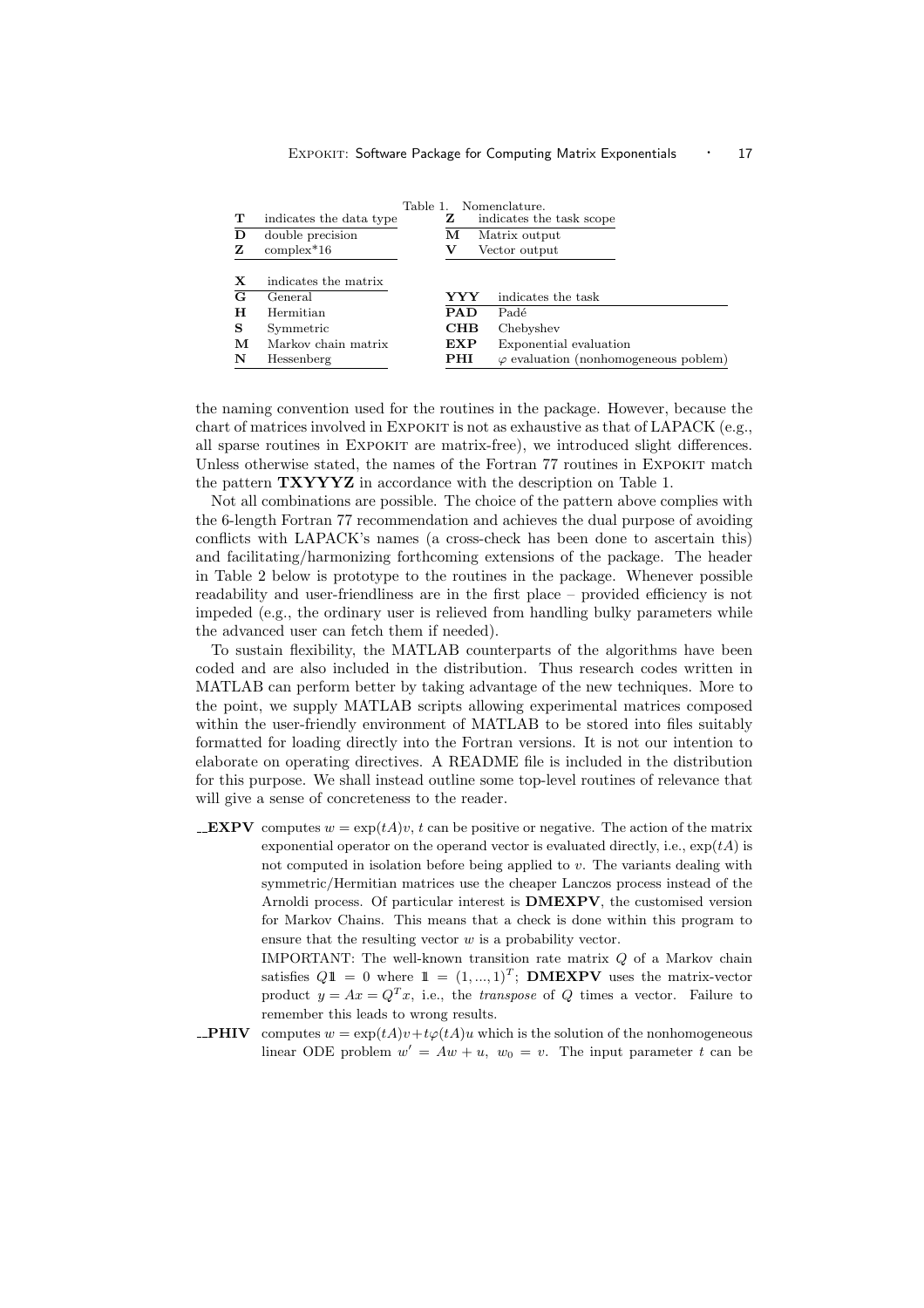positive or negative. If  $u = 0$  this procedure is mathematically equivalent to \_**EXPV** and if  $v = 0$  it computes  $t\varphi(tA)u$ . The variants dealing with symmetric/Hermitian matrices use the cheaper Lanczos process instead of the Arnoldi process.

- **PADM** computes the matrix exponential  $exp(tH)$  in full where H is a relatively small matrix. The underlying method is the irreducible rational Padé approximation to the exponential function combined with scaling-and-squaring. This procedure can be used in its own right to compute the exponential of a small matrix in full. Computational savings are made in the symmetric/Hermitian variants.
- **\_CHBV** computes  $exp(tH)y$  where H is a relatively small matrix using the partial fraction expansion of the uniform rational Chebyshev approximation of type (14, 14) to the exponential function over the negative real axis. The calculation of each fraction is done using Gaussian elimination with pivoting. The Chebyshev method is intended to compute the direct action of the matrix exponential on a vector when  $H$  is negative definite.
- blas.f/lapack.f minimal substitute to BLAS and LAPACK. In this way EXPOKIT can be used even if these library packages are not yet installed in the environment of the user. Guidelines for their use (or non-use) are provided in the Makefile.
- expv.m/mexpv.m MATLAB counterparts of \_EXPV and DMEXPV.
- mat2coo.m utility program aimed at storing a MATLAB matrix into a text file that can be exploited directly. The matrix is stored under the Coordinates storage format (COO).
- mat2crs.m/mat2ccs.m utility programs aimed at storing a MATLAB matrix into a text file under the Compressed Row Storage (CRS) format and the Compressed Column Storage (CCS) format.

NOTE: Fortran subroutines for matrix-vector multiplication when the matrix is stored using either of the above formats are included in this distribution. They are referred to as  $\text{\textcolor{red}{\texttt{...cors}}v}$ , and  $\text{\textcolor{red}{\texttt{...cors}}v}$ . For optimum performances, however, if users have an a priori knowledge of the structure of their matrices, it is recommended to store them using the most advantageous format and to devise the most advantageous matrix-vector multiplication routine. A Fortran converter subroutine,  $\equiv$  cnvr, that transforms any of the above formats to another one is supplied in this distribution.

loadcoo.m/loadcrs.m/loadccs.m utility Matlab scripts for loading matrices stored using either mat2coo.m, mat2crs.m, or mat2ccs.m.

# 8. CONCLUSION

This paper has detailed the main current ingredients of the Expokit package. The work has benefited from latest results in Krylov approximation methods to the matrix exponential and new results and extensions were established that enabled effective local and global error estimation, step-size control, efficient implementation and tailorization (e.g., Markov chains). The software is self-contained and accepts real and complex data. It deals with small matrices as well as large sparse matrices and it makes computational advantage of symmetric/Hermitian matrices. Since the computation of the matrix exponential is difficult, the paper has also outlined the issues that can contribute in the understanding of the limitations of the methods if they fail to produce accurate enough results.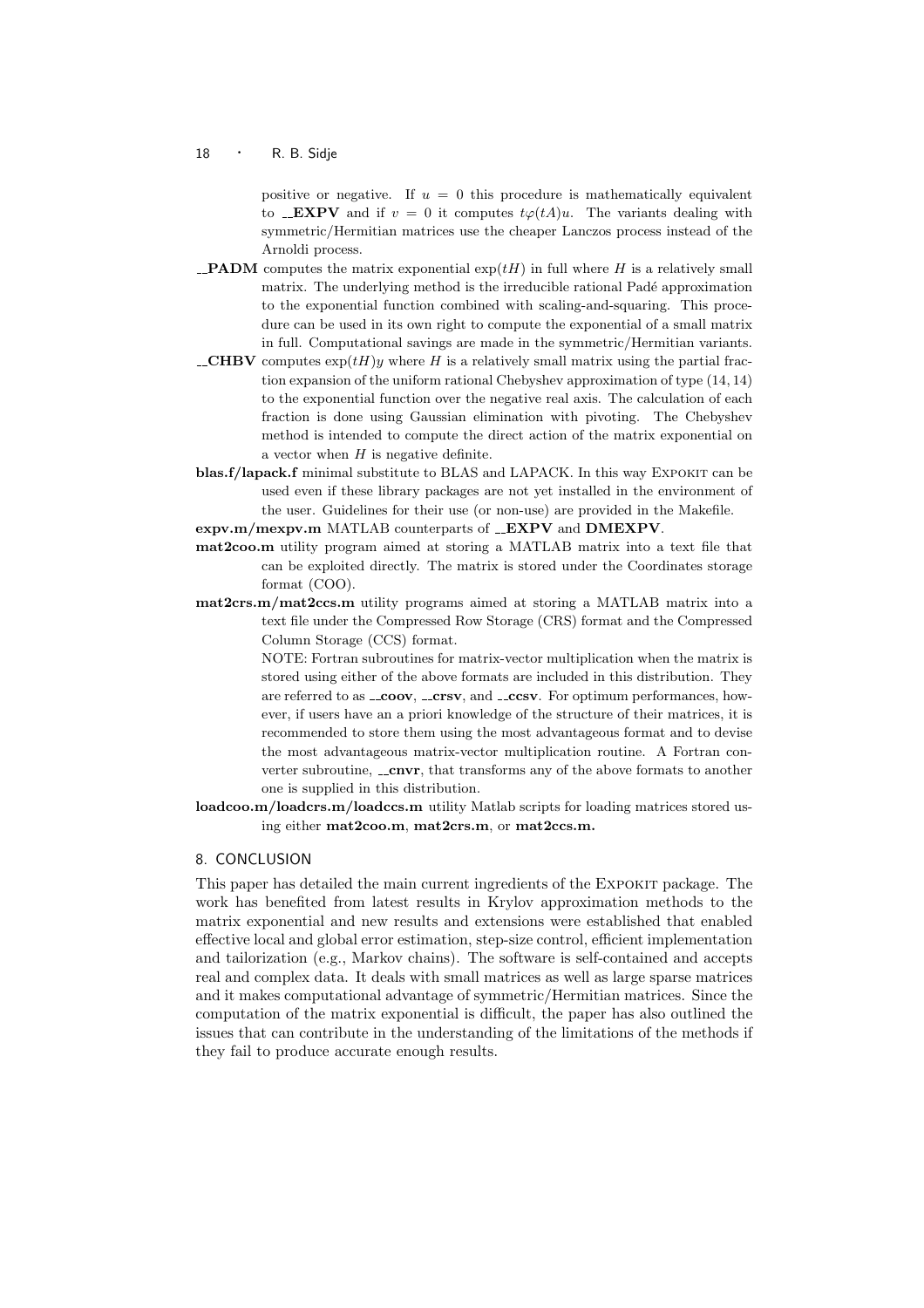It is hoped that numerical methods that need the small matrix exponential in full or that make use of the action of the large sparse matrix exponential and/or the phi function in their own right or as a building-block will find in the software robust and ready-to-use routines that will be helpful. Examples of such methods include Lawson [1967], Leyk and Roberts [1995], Hochbruck et al. [1996], Meerbegen and Sadkane [1996]. Feedback from current users of the package certainly shows that the package is quite propitious. In addition to the inevitable conventional maintenance, efforts will be undertaken to include refinements and extensions that will keep the software up-to-date with new discoveries. In particular, studies in Sidje [1994, 1996] have already illustrated how an efficient parallelization can be achieved.

#### REFERENCES

- BARRET, R., BERRY, M., CHAN, T. F., DEMMEL, J., DONATO, J., DONGARRA, J., ELJKHOUT, V., Pozo, R., Romine, C., and van der Vorst, H. 1994. Templates for the solutions of linear systems: building blocks for iterative methods. SIAM.
- BERMAN. A. AND PLEMMONS, R. J. 1979. Nonnegative Matrices in the Mathematical Sciences. Academic Press, New York.
- Carpenter, A. J., Ruttan, A., and Varga, R. S. 1984. Extended numerical computations on the 1/9 conjecture in rational approximation theory. In Lecture Notes in Mathematics 1105 (Berlin, 1984), pp. 383–411. Springer-Verlag.
- Ciardo, G., Marie, R. A., Sericola, B., and Trivedi, K. S. 1990. Performability analysis using semi-Markov reward processes. IEEE Trans. Comput. 39, 10, 1251–1264.
- Clarotti, C. A. 1984. The Markov approach to calculating system reliability: Computational problems. In A. Serra and R. E. Barlow Eds., International School of Physics "Enrico Fermi", Varenna, Italy (Amsterdam, 1984), pp. 54–66. North-Holland Physics Publishing.
- Cody, W. J., Meinardus, G., and Varga, R. S. 1969. Chebyshev rational approximation to  $\exp(-x)$  in  $[0, +\infty)$  and applications to heat conduction problems. *J. Approx. Theory 2*, 50–65.
- Druskin and Knizhnerman. 1995. Krylov subspace approximations of eigenpairs and matrix functions in exact and computer arithmetic. Num. Lin. Alg. Appl. 2, 205–217.
- DUFF, I. S., GRIMES, R. G., AND LEWIS, J. G. 1989. Sparse matrix test problems. ACM Trans. Math. Softw. 15, 1–14.
- FASSINO, C. 1993. Computation of Matrix Functions. Ph. D. thesis, Università di Pisa, Genova - Udine, Italia.
- GALLOPOULOS, E. AND SAAD, Y. 1992. Efficient solution of parabolic equations by Krylov approximation methods. SIAM J. Sci. Stat. Comput. 13, 5, 1236–1264.
- Golub, G. H. and Van Loan, C. F. 1996. Matrix Computations (third ed.). The Johns Hopkins University Press, Baltimore and London.
- Gustafsson, K. 1991. Control theoretic techniques for stepsize selection in explicit Runge-Kutta methods. ACM Trans. Math. Softw. 17, 4, 533–554.
- HOCHBRUCK, M. AND LUBICH, C. 1997. On Krylov subspace approximations to the matrix exponential operator. SIAM J. Numer. Anal., 34, 5, 1911–1925.
- HOCHBRUCK, M., LUBICH, C., AND SELHOFER, H. 1996. Exponential integrators for large systems of differential equations. SIAM J. Sci. Comput. (to appear).
- ISERLES, A. AND NØRSETT, S. P. 1991. Order Stars. Chapman & Hall.
- Lawson, J. D. 1967. Generalized Runge-Kutta processes for stable systems with large Lipschitz constants. SIAM J. Numer. Anal. 4, 372–380.
- Leyk, T. and Roberts, S. G. 1995. Numerical solving of a free boundary phase field model using Krylov subspace method. In W. Scientific Ed., Computational Techniques and Applications: CTAC95 (Melbourne, Australia, 1995).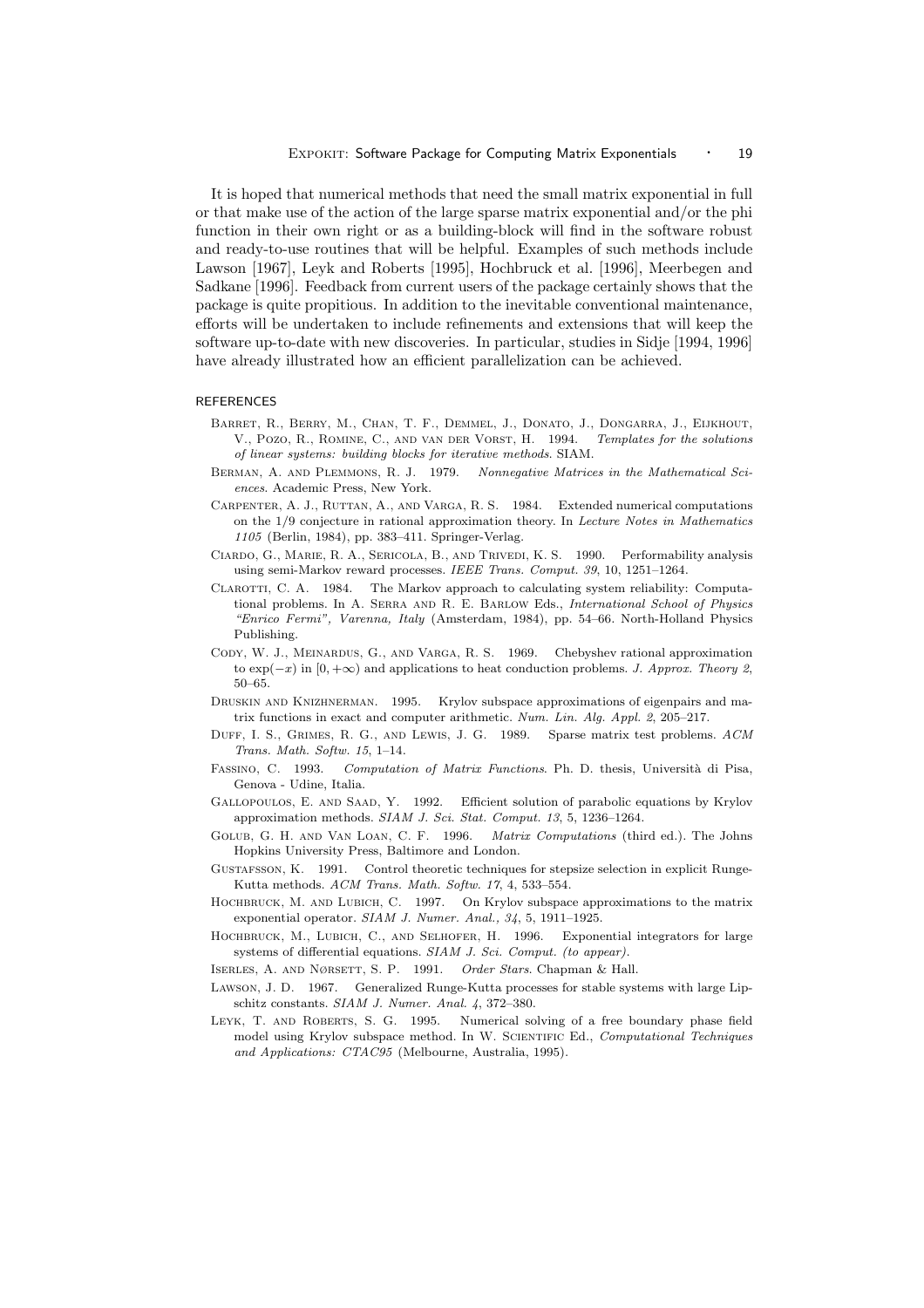| Table 2. Header of DGEXPV. |                                                                                        |                                                                                                              |  |
|----------------------------|----------------------------------------------------------------------------------------|--------------------------------------------------------------------------------------------------------------|--|
| subroutine                 | DGEXPV(n, m, t, v, w, tol, anorm, wsp,lwsp, iwsp,liwsp, matvec, itrace, if ag)         |                                                                                                              |  |
|                            | implicit none                                                                          |                                                                                                              |  |
|                            | integer n, m, lwsp, liwsp, itrace, iflag, iwsp(liwsp)                                  |                                                                                                              |  |
|                            | double precision t, tol, anorm, $v(n)$ , $w(n)$ , $wsp(lwsp)$                          |                                                                                                              |  |
|                            | external matvec                                                                        |                                                                                                              |  |
| Purpose                    | DGEXPV computes $w = \exp(t \cdot A) \cdot v$                                          | for a General matrix A                                                                                       |  |
| <b>Arguments</b>           |                                                                                        |                                                                                                              |  |
| $\mathbf n$                | (input) order of the principal matrix A.                                               |                                                                                                              |  |
| m                          | (input) maximum size for the Krylov basis.                                             |                                                                                                              |  |
| t                          | (input) time at which the solution is needed (can be $< 0$ ).                          |                                                                                                              |  |
| v(n)                       | (input) given operand vector.                                                          |                                                                                                              |  |
| w(n)                       | (output) computed approximation of $\exp(t \cdot A) \cdot v$ .                         |                                                                                                              |  |
| tol                        |                                                                                        | (input/output) the requested accuracy tolerance on w. If on input to $= 0.000$                               |  |
|                            |                                                                                        | or tol is too small (tol $\leq$ eps) the internal value sqrt(eps) is used, and tol is set                    |  |
|                            |                                                                                        | to sqrt(eps) on output ('eps' denotes the machine epsilon). ('Happy breakdown'                               |  |
|                            | is assumed if $h_{j+1,j} \leq \text{anorm-tol}$                                        |                                                                                                              |  |
| anorm                      | (input) an approximation of some norm of A.                                            |                                                                                                              |  |
| wsp(lwsp)                  |                                                                                        | (workspace) lwsp $\geq n \cdot (m+1) + n + (m+2)^2 + 4 \cdot (m+2)^2 + \text{ideg} + 1$ (actually, ideg = 6) |  |
| iwsp(liwsp)                | (workspace) liwsp $\geq m{+}2$                                                         |                                                                                                              |  |
| matyec                     | external subroutine for matrix-vector multiplication.                                  |                                                                                                              |  |
|                            | synopsis:<br>$m$ atvec $(x, y)$                                                        |                                                                                                              |  |
|                            | double precision $x(*), y(*)$                                                          |                                                                                                              |  |
|                            | $y(1:n) \leftarrow A \cdot x(1:n)$<br>computes:                                        |                                                                                                              |  |
|                            |                                                                                        | where A is the principal matrix.                                                                             |  |
| itrace                     |                                                                                        |                                                                                                              |  |
| iflag                      | (input) running mode. $0=$ silent, $1=$ print step-by-step info<br>(output) exit flag. |                                                                                                              |  |
|                            | $< 0$ - bad input arguments                                                            |                                                                                                              |  |
|                            | $= 0$ - no problem                                                                     |                                                                                                              |  |
|                            | $= 1$ - maximum number of steps reached without convergence                            |                                                                                                              |  |
|                            | $= 2$ - requested tolerance was too high                                               |                                                                                                              |  |
| Accounts                   |                                                                                        |                                                                                                              |  |
|                            |                                                                                        | Upon exit, an interested user may retrieve accounts on the computations.                                     |  |
|                            | They are located in wsp and iwsp as indicated below:                                   |                                                                                                              |  |
|                            | location<br>mnemonic                                                                   | description                                                                                                  |  |
|                            | iwp(1)<br>nmult                                                                        | number of matrix-vector multiplications used                                                                 |  |
|                            | iwp(2)<br>nexph                                                                        | number of Hessenberg matrix exponential evaluated                                                            |  |
|                            | iwp(3)<br>nscale                                                                       | number of repeated squaring involved in Pade                                                                 |  |
|                            | iwp(4)<br>nstep                                                                        | number of integration steps used up to completion                                                            |  |
|                            | iwp(5)<br>nreject                                                                      | number of rejected step-sizes                                                                                |  |
|                            | ibrkflag<br>iwp(6)                                                                     | set to 1 if 'happy breakdown' and 0 otherwise                                                                |  |
|                            | iwp(7)<br>mbrkdwn                                                                      | if 'happy breakdown', basis-size when it occurred                                                            |  |
|                            | $step\_min$<br>wsp(1)                                                                  | minimum step-size used during integration                                                                    |  |
|                            | wsp(2)<br>step_max                                                                     | maximum step-size used during integration                                                                    |  |
|                            | dummy<br>wsp(3)                                                                        |                                                                                                              |  |
|                            | wsp(4)<br>dummy                                                                        |                                                                                                              |  |
|                            | wsp(5)<br>x_error                                                                      | maximum among all local truncation errors                                                                    |  |
|                            | wsp(6)<br>$\operatorname{s\_error}$                                                    | global sum of local truncation errors                                                                        |  |
|                            | tbrkdwn<br>wsp(7)                                                                      | if 'happy breakdown', time when it occurred                                                                  |  |
|                            | wsp(8)<br>t_now                                                                        | integration domain successfully covered                                                                      |  |
|                            |                                                                                        | approximation of the 'hump', i.e., $\max_{\tau \in [0,t]}   e^{\tau A}  $                                    |  |
|                            | wsp(9)<br>hump                                                                         |                                                                                                              |  |
|                            | wsp(10)<br>  w  /  v                                                                   | scaled euclidian norm of the solution w.                                                                     |  |